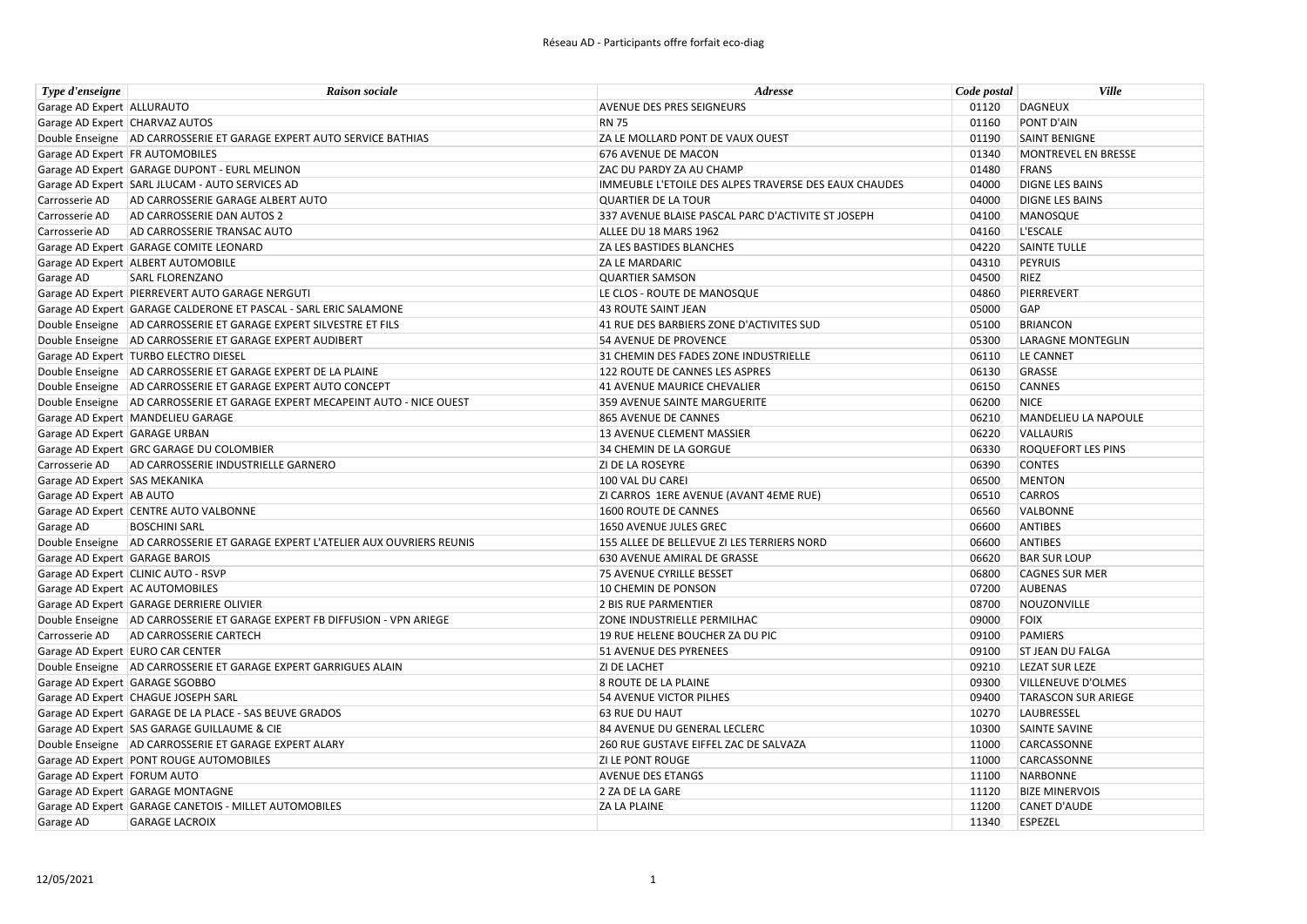| Type d'enseigne                  | <b>Raison sociale</b>                                                  | Adresse                                             | Code postal | Ville                           |
|----------------------------------|------------------------------------------------------------------------|-----------------------------------------------------|-------------|---------------------------------|
|                                  | Garage AD Expert LDSA - LAURAGAIS DISTRIBUTION ET SERVICES AUTOMOBILES | 136 AVENUE MONSEIGNEUR DE LANGLE                    | 11400       | CASTELNAUDARY                   |
| Carrosserie AD                   | AD CARROSSERIE SARL GARAGE DE L'ALARIC                                 | RN 113 LIEU DIT LE VILLAGE                          | 11800       | <b>BARBAIRA</b>                 |
| Carrosserie AD                   | AD CARROSSERIE COSTES CUNILL (Rue Appert)                              | 161 RUE NICOLAS APPERT                              | 12000       | <b>RODEZ</b>                    |
|                                  | Double Enseigne AD CARROSSERIE ET GARAGE EXPERT COSTES CUNILL          | 46 AVENUE DE VABRE                                  | 12000       | <b>RODEZ</b>                    |
| Carrosserie AD                   | AD CARROSSERIE AR CARS AUTOMOBILES (ex Royo Artal)                     | ZI PARC DES RIVIERES 19 AVENUE JEAN MONNET          | 12100       | <b>CREISSELS</b>                |
| Carrosserie AD                   | AD CARROSSERIE GRIALOU AUTOMOBILES                                     | ZONE ARTISANALE LE PLEGAT                           | 12110       | <b>AUBIN</b>                    |
|                                  | Garage AD Expert GARAGE AUGADE                                         | 14 AVENUE DES RESISTANTS                            | 12150       | <b>SEVERAC D'AVEYRON</b>        |
|                                  | Garage AD Expert GARAGE BONNEFIS                                       | 637 AVENUE DE RODEZ                                 | 12160       | <b>BARAQUEVILLE</b>             |
|                                  | Double Enseigne AD CARROSSERIE ET GARAGE EXPERT MALIRAT CARROSSERIE    | <b>ROUTE HAUTE DE FARROU</b>                        | 12200       | <b>VILLEFRANCHE DE ROUERGUE</b> |
|                                  | Garage AD Expert LE RELAIS DE L'AUBRAC - SARL GARAGE LUCADOU BERTOLINI | LE BOURG                                            | 12210       | LACALM                          |
| Garage AD Expert GARAGE SAQUET   |                                                                        | ROUTE DE ST AFFRIQUE                                | 12230       | LA CAVALERIE                    |
| Garage AD Expert GARAGE QUICLET  |                                                                        | <b>ROUTE DE SEVERAC</b>                             | 12310       | LAISSAC                         |
|                                  | Garage AD Expert LSC MOTOR - GARAGE DU VIADUC                          | <b>AVENUE D'ALBI</b>                                | 12380       | SAINT SERNIN SUR RANCE          |
| Garage AD Expert GARAGE BIROT    |                                                                        | <b>ROUTE DE VABRES</b>                              | 12400       | <b>ST AFFRIQUE</b>              |
|                                  | Garage AD Expert GARAGE VIGROUX                                        |                                                     | 12430       | <b>VILLEFRANCHE DE PANAT</b>    |
| Garage AD                        | <b>GARAGE PUECH AUTO</b>                                               | 19 ROUTE DE CARMAUX                                 | 12440       | LA SALVETAT PEYRALES            |
| Carrosserie AD                   | AD CARROSSERIE NAYRAL                                                  | <b>6 RUE ANTARES QUARTIER DE L'ETOILE</b>           | 12450       | LA PRIMAUBE                     |
|                                  | Garage AD Expert SAILLAT AUTOMOBILES                                   | PUECH BLANC                                         | 12450       | CALMONT                         |
| Garage AD Expert VIADENE AUTO    |                                                                        | <b>ROUTE D ESPALION</b>                             | 12460       | SAINT AMANS DES COTS            |
| Garage AD Expert GARAGE BAYOL    |                                                                        | LE PAS                                              | 12510       | <b>DRUELLE</b>                  |
|                                  | Garage AD Expert GARAGE DU BARREZ                                      | ZA DE COURBILHAC ROUTE LACROIX BARREZ               | 12600       | <b>MUR DE BARREZ</b>            |
|                                  | Carrosserie AD   AD CARROSSERIE JPL                                    | Z.I. LES TAILLADES AVENUE RAYNAL ET ROQUELAURE      | 12700       | CAPDENAC-GARE                   |
| Garage AD Expert GARAGE SERRES   |                                                                        | <b>RN 88</b>                                        | 12800       | <b>NAUCELLE</b>                 |
|                                  | Carrosserie AD AD CARROSSERIE ROSSIGNOL (12)                           | RN 88 35 ROUTE D'ARGENT                             | 12800       | <b>NAUCELLE GARE</b>            |
|                                  | Double Enseigne   AD CARROSSERIE ET GARAGE EXPERT CLASSIC AUTO         | RUE DES MONTS PANNEAUX ZONE INDUSTRIELLE            | 14650       | <b>CARPIQUET</b>                |
|                                  | Garage AD Expert SAINT PAIR GARAGE                                     | CHEMIN DU LONG PRE                                  | 14670       | <b>SAINT PAIR</b>               |
| Garage AD Expert GARAGE 2000     |                                                                        | 56 RUE GEORGES CLEMENCEAU                           | 14700       | <b>FALAISE</b>                  |
| Garage AD Expert   TOURLAN       |                                                                        | 148 - 150 AVENUE DU GENERAL LECLERC                 | 15000       | <b>AURILLAC</b>                 |
|                                  | Garage AD Expert GARAGE TOURLAN                                        | 4 RUE LAVOISIER ZAC DE BARADEL II                   | 15000       | AURILLAC                        |
|                                  | Carrosserie AD AD CARROSSERIE CANTOURNET SARL                          | 101 AVENUE DU GENERAL LECLERC                       | 15000       | <b>AURILLAC</b>                 |
| Garage AD Expert RM OCCAS        |                                                                        | ROUTE DE CLERMONT FERRAND                           | 15100       | <b>COREN</b>                    |
|                                  | Garage AD Expert GARAGE SOULENQ                                        | 4 LAFEUILLADE BASSE                                 | 15130       | LAFEUILLADE EN VEZIE            |
|                                  | Garage AD Expert GARAGE BROUSSOLLE                                     | 4 BIS AVENUE HENRI MONDOR                           | 15250       | <b>NAUCELLES</b>                |
|                                  | Garage AD Expert SERVICES AUTOS 16                                     | ZONE DU MOULIN A VENT RN 10                         | 16230       | <b>MAINE DE BOIXE</b>           |
| Garage AD Expert GARAGE GUYEU    |                                                                        | 25 AVENUE DU GENERAL DE GAULLE                      | 16420       | <b>BRIGUEUIL</b>                |
|                                  | Double Enseigne   AD CARROSSERIE ET GARAGE EXPERT DE BUSTOS MALLET     | 149 RUE LOUIS MALLET                                | 18000       | <b>BOURGES</b>                  |
|                                  | Carrosserie AD AD CARROSSERIE DE BUSTOS PROSPECTIVE                    | 11 AVENUE DE LA PROSPECTIVE                         | 18000       | <b>BOURGES</b>                  |
|                                  | Double Enseigne AD CARROSSERIE ET GARAGE EXPERT DU TACOT               | <b>30 RUE FELIX PYAT</b>                            | 18100       | <b>VIERZON</b>                  |
| Garage AD Expert TIERCE ORVAL    |                                                                        | ROUTE DE LIGNIERES ZA DES NOIX BRULEES              | 18200       | ORVAL                           |
|                                  | Double Enseigne   AD CARROSSERIE ET GARAGE EXPERT DENEUVE              | <b>30 ROUTE DE LA GUERCHE</b>                       | 18350       | <b>NERONDES</b>                 |
|                                  | Garage AD Expert GARAGE DE LA CHAPELLE                                 | ZONE INDUSTRIELLE DES LABURETS 4 ALLEE DES ITALIENS | 18570       | LA CHAPELLE SAINT URSIN         |
|                                  | Garage AD Expert GARAGE PASCAL LAUMOND                                 | <b>6 ROUTE DE BEAULIEU</b>                          | 19190       | LANTEUIL                        |
|                                  | Carrosserie AD AD CARROSSERIE EURL ALLASSAC AUTOS                      | 5 ROUTE DE LA BARRIERE SAINT LAURENT                | 19240       | ALLASSAC                        |
|                                  | Garage AD Expert GARAGE PASCAL LAUMOND                                 | 17 AVENUE DU 11 NOVEMBRE                            | 19400       | <b>ARGENTAT SUR DORDOGNE</b>    |
|                                  | Garage AD Expert GARAGE PASCAL LAUMOND                                 | <b>AVENUE DU QUERCY</b>                             | 19500       | MEYSSAC                         |
| Garage AD Expert   MECA SOLUTION |                                                                        | <b>ZA LE BREUIL</b>                                 | 19700       | <b>SAINT CLEMENT</b>            |
|                                  | Double Enseigne AD CARROSSERIE ET GARAGE EXPERT PRO TECH AUTO          | ROUTE NATIONALE D 1089                              | 19800       | EYREIN                          |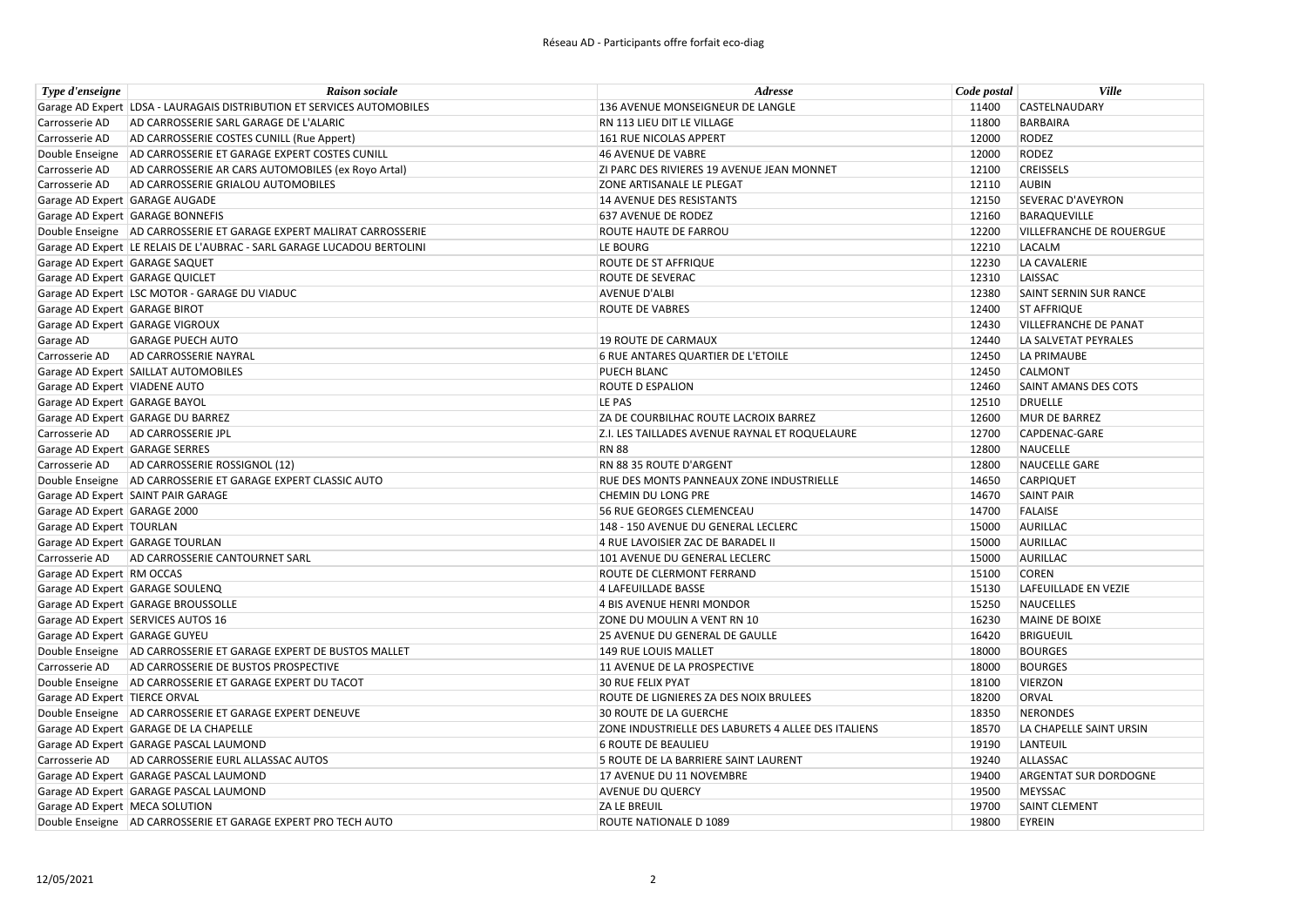| Type d'enseigne                | <b>Raison sociale</b>                                                             | Adresse                                            | Code postal | <b>Ville</b>              |
|--------------------------------|-----------------------------------------------------------------------------------|----------------------------------------------------|-------------|---------------------------|
|                                | Garage AD Expert CARBURANT ATELIER ROSSI SERVICES - STATION ROSSI                 | LIEUDIT VILLARANDA ROUTE DE SAGONE                 | 20167       | <b>ALATA</b>              |
|                                | Garage AD Expert SARL RONDOT AUTOMOBILES                                          | 18 RUE FRANCOIS MITTERAND                          | 21120       | <b>IS SUR TILLE</b>       |
|                                | Garage AD Expert GARAGE DE L'AIGLON - EURL BECLE                                  | RUE DU COLONEL REDOUTEY                            | 21130       | <b>AUXONNE</b>            |
|                                | Garage AD Expert CENTRE AUTOMOBILE MULTIMARQUE                                    | 8 AVENUE JEAN MERMOZ                               | 21140       | <b>SEMUR EN AUXOIS</b>    |
| Garage AD                      | <b>SARL RENARDET</b>                                                              | <b>24 BIS ROUTE DE DIJON</b>                       | 21150       | <b>VENAREY LES LAUMES</b> |
|                                | Garage AD Expert FIXIN ESPACE AUTOMOBILES SARL                                    | <b>ZONE ARTISANALE</b>                             | 21220       | <b>FIXIN</b>              |
|                                | Double Enseigne AD CARROSSERIE ET GARAGE EXPERT DESCOLLONGES                      | 8 RUE DES NOVALLES                                 | 21240       | <b>TALANT</b>             |
|                                | Double Enseigne AD CARROSSERIE ET GARAGE EXPERT ESPACE AUTOMOBILE POLLIEN         | CHEMIN DEPARTEMENTAL 18                            | 21320       | <b>CREANCEY</b>           |
|                                | Double Enseigne   AD CARROSSERIE ET GARAGE EXPERT COLINDRE                        | THIL LA VILLE                                      | 21390       | <b>NAN SOUS THIL</b>      |
| Garage AD Expert   MARTIN AUTO |                                                                                   | 3 RUE DE LA PLANCHE                                | 21460       | <b>CORROMBLES</b>         |
|                                | Garage AD Expert GARAGE SAONAUTO                                                  | <b>6 RUE DE VERDUN</b>                             | 21470       | <b>BRAZEY EN PLAINE</b>   |
| Carrosserie AD                 | AD CARROSSERIE GARAGE FRUTHIOT                                                    | 4 RUE DES PINSONS ZI                               | 21500       | <b>FAIN LES MONTBARD</b>  |
|                                | Double Enseigne AD CARROSSERIE ET GARAGE EXPERT CHASSUA                           | 4 AVENUE JOHN KENNEDY                              | 21600       | <b>LONGVIC</b>            |
|                                | Double Enseigne AD CARROSSERIE ET GARAGE EXPERT HARMAND BERCHOT                   | 4 TER BD DU CHAMP AUX METIERS                      | 21800       | <b>QUETIGNY</b>           |
|                                | Double Enseigne AD CARROSSERIE ET GARAGE EXPERT LIGNIER AUTOMOBILES               | <b>19 RUE NATIONALE</b>                            | 21800       | <b>CRIMOLOIS</b>          |
| Garage AD Expert GARAGE LE HO  |                                                                                   | 40 RUE DE LA LIBERTE                               | 22210       | <b>PLEMET</b>             |
|                                | Garage AD Expert GARAGE DE L'EPINETTE - HUET NEGOCE ET CONSEIL                    | L'EPINETTE                                         | 22330       | LE GOURAY                 |
| Garage AD                      | <b>TREBEURDEN AUTOMOBILES</b>                                                     | PLACE DU PEILLET                                   | 22560       | <b>TREBEURDEN</b>         |
|                                | Garage AD Expert HEURTEL AUTOMOBILES                                              | 32 RUE DE LA REPUBLIQUE                            | 22950       | <b>TREGUEUX</b>           |
|                                | Double Enseigne AD CARROSSERIE ET GARAGE EXPERT DU GOUR DE L'ARCHE - SARL FRUGIER | <b>299 ROUTE D'ANGOULEME</b>                       | 24000       | PERIGUEUX                 |
| Carrosserie AD                 | AD CARROSSERIE FAVIER                                                             | ZA LA VALADE NORD ROUTE EMILE LHOTELLIER           | 24100       | <b>BERGERAC</b>           |
|                                | Garage AD Expert DESAGE AUTOMOBILE                                                | 22 BOULEVARD JOSEPH SENTRAILLE                     | 24100       | <b>BERGERAC</b>           |
|                                | Garage AD Expert GARAGE FONPEYRINE - GVI DEPANNAGE                                | <b>ZI LA SERVE</b>                                 | 24110       | <b>SAINT ASTIER</b>       |
| Garage AD Expert JSD ATELIER   |                                                                                   | 2 ROUTE DE BOURDIL ZA BLANZAC                      | 24130       | PRIGONRIEUX               |
| Garage AD Expert   MONZIE SARL |                                                                                   | <b>ROUTE DE MAUZAC</b>                             | 24150       | <b>LALINDE</b>            |
|                                | Garage AD Expert GARAGE CHABANNES                                                 | LA BANARGERIE RN 89                                | 24210       | <b>THENON</b>             |
|                                | Double Enseigne   AD CARROSSERIE ET GARAGE EXPERT DU ROND POINT (24)              | LE CHAMBON                                         | 24290       | <b>MONTIGNAC</b>          |
|                                | Garage AD Expert GARAGE DE MAREUIL                                                | <b>CHEZ NOILLAC</b>                                | 24340       | MAREUIL                   |
|                                | Garage AD Expert GARAGE TOULON                                                    | RN 89 LA CROIX DE MANTHE                           | 24400       | SOURZAC                   |
| Garage AD                      | RELAIS DE L'ISLE (LE)                                                             | N 21                                               | 24420       | <b>SARLIAC SUR L'ISLE</b> |
|                                | Garage AD Expert DRONNE DOUBLE DISTRIBUTION - 3D                                  | <b>BALAN NORD BONTEMPS</b>                         | 24490       | LA ROCHE CHALAIS          |
|                                | Garage AD Expert GARAGE GAILLARD                                                  | 73 AVENUE DE L'EUROPE                              | 24700       | <b>MONTPON MENESTEROL</b> |
|                                | Garage AD Expert GARAGE DE GUGLIELMI SARL                                         | 54 AVENUE MARCEL GRANDOU                           | 24750       | TRELISSAC                 |
|                                | Garage AD Expert GARAGE TMC AUTOMOBILES                                           | 17 RUE CHARLES LEDOUX                              | 27120       | SAINT AQUILIN DE PACY     |
| Garage AD Expert   TSR AUTO    |                                                                                   | 1 RUE MARION                                       | 27140       | <b>GISORS</b>             |
|                                | Garage AD Expert ESPACE AUTOMOBILES 27                                            | ROUTE DE DAMVILLE ZI DE NONANCOURT                 | 27320       | NONANCOURT                |
|                                | Garage AD Expert CHARTRES AUTOMOBILES                                             | 1 RUE DES TOURNEBALLETS ZI LA TAYE                 | 28110       | <b>LUCE</b>               |
|                                | Garage AD Expert ETABLISSEMENTS MEDICIS - DSBA                                    | <b>MAISON ROUGE</b>                                | 28160       | DAMPIERRE SOUS BROU       |
| Garage AD Expert RENARD AUTO   |                                                                                   | <b>5 RUE PASTEUR</b>                               | 28190       | <b>FONTAINE LA GUYON</b>  |
|                                | Double Enseigne AD CARROSSERIE ET GARAGE EXPERT CENTRAL LOUPEEN                   | <b>IMPASSE DE LA CERISAIE</b>                      | 28240       | LA LOUPE                  |
| Carrosserie AD                 | AD CARROSSERIE NOUVELLE LEVOISE                                                   | 10 RUE DU PETIT REAU                               | 28300       | <b>LEVES</b>              |
| Carrosserie AD                 | AD CARROSSERIE NOUVELLE DERENNE                                                   | 4 RUE RENE DUMONT                                  | 28300       | <b>MAINVILLIERS</b>       |
| Garage AD Expert OCA BEST AUTO |                                                                                   | 21 RUE DES FRANCS BOURGEOIS                        | 28410       | <b>BU</b>                 |
|                                | Garage AD Expert GARAGE AUTO SUD                                                  | ROUTE DE BLAINVILLE ZI DES 150 ARPENTS - NUISEMENT | 28500       | VERNOUILLET               |
|                                | Garage AD Expert   TOF AND CO - CENTRE AUTO MEGA SERVICES                         | 14 RUE DE LA CROIX BOURGOT                         | 28800       | <b>BONNEVAL</b>           |
|                                | Carrosserie AD AD CARROSSERIE CORNIC SARL                                         | 24, rue de Pont l'abbé                             | 29000       | <b>QUIMPER</b>            |
|                                | Garage AD Expert   MAXI SERVICES AUTOS                                            | 185 RUE ERNESTINE DE TREMAUDAN ZAC DE KERAUDREN    | 29200       | <b>BREST</b>              |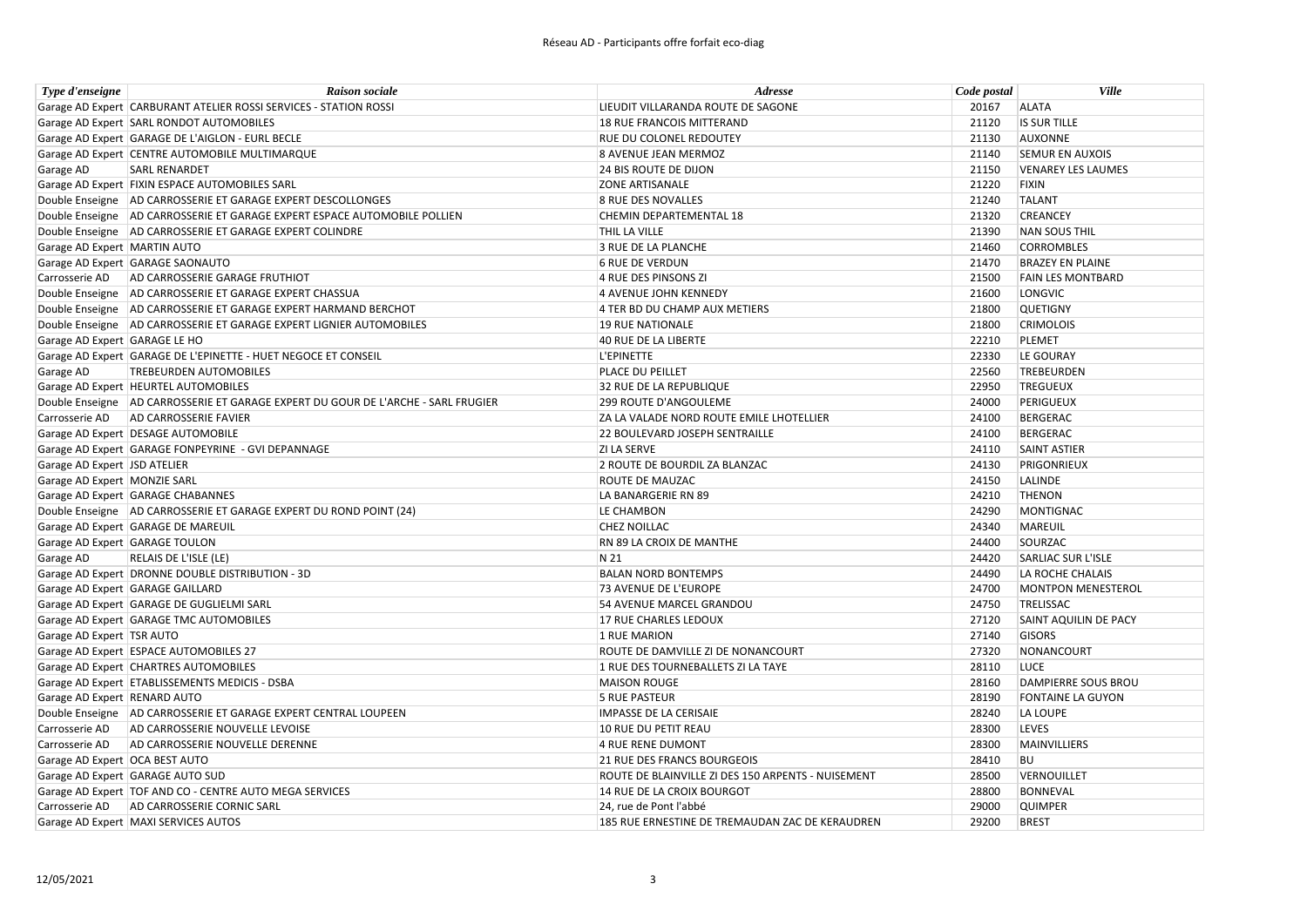| Type d'enseigne                | <b>Raison sociale</b>                                                                   | Adresse                                              | Code postal | <b>Ville</b>                     |
|--------------------------------|-----------------------------------------------------------------------------------------|------------------------------------------------------|-------------|----------------------------------|
|                                | Double Enseigne AD CARROSSERIE ET GARAGE EXPERT STEPHAN PLOUZANE                        | 25 RUE LE CORBUSIER ZONE DE TREMAIDIC                | 29280       | PLOUZANE                         |
|                                | Double Enseigne AD CARROSSERIE ET GARAGE EXPERT NP2J AUTOMOBILES                        | <b>ZA DE KERUSCAT</b>                                | 29830       | PLOUDALMEZEAU                    |
|                                | Garage AD Expert GARAGE VAUVERT                                                         | 361 RUE PASTEUR                                      | 30600       | VAUVERT                          |
| Garage AD Expert ENIDEC AUTO   |                                                                                         | 133 ROUTE DE SEYSSES                                 | 31100       | <b>TOULOUSE</b>                  |
|                                | Double Enseigne   AD CARROSSERIE ET GARAGE EXPERT RICARD - SVL AUTOMOBILE               | 46 ROUTE DE GAURE                                    | 31130       | <b>BALMA</b>                     |
|                                | Double Enseigne AD CARROSSERIE ET GARAGE EXPERT SARL ROUZES BR                          | 13 ROUTE DE FRONTON                                  | 31140       | AUCAMVILLE                       |
| Garage AD Expert FDA           |                                                                                         | 193 ET 195 ROUTE DE PARIS                            | 31150       | <b>FENOUILLET</b>                |
|                                | Garage AD Expert GARAGE RIVIERE FRERES                                                  | <b>83 TER ROUTE DE PARIS</b>                         | 31150       | <b>FENOUILLET</b>                |
| Garage AD Expert WRC FILS      |                                                                                         | 2 IMPASSE MARCEL PAUL ZONE DE PAHIN                  | 31170       | <b>TOURNEFEUILLE</b>             |
|                                | Double Enseigne AD CARROSSERIE ET GARAGE EXPERT RM AUTOMOBILE                           | 178 ROUTE DE LAUNAGUET                               | 31200       | <b>TOULOUSE</b>                  |
|                                | Garage AD Expert GARAGE BARBARA                                                         | 13 CHEMIN DE BESSAYRE                                | 31240       | <b>SAINT JEAN</b>                |
|                                | Carrosserie AD AD CARROSSERIE DES MESANGES                                              | 13 RUE ARISTIDE BERGES ZI DU CASQUE                  | 31270       | <b>CUGNAUX</b>                   |
|                                | Garage AD Expert REPARATION PNEU ET MAINTENANCES AUTOS - RPM AUTOS                      | 16 ROUTE DE CARCASSONNE                              | 31290       | <b>VILLEFRANCHE DE LAURAGAIS</b> |
| Carrosserie AD                 | AD CARROSSERIE SARL LAVA                                                                | 10 PLACE ALEXANDRE BISSON                            | 31300       | <b>TOULOUSE</b>                  |
|                                | Garage AD Expert MECA AUTO PASSION                                                      | 462 ROUTE DE TOULOUSE                                | 31370       | <b>BERAT</b>                     |
| Carrosserie AD                 | AD CARROSSERIE DU GIROU                                                                 | 5 CHEMIN DU CHAT                                     | 31380       | <b>GARIDECH</b>                  |
|                                | Garage AD Expert GARAGE DES SAULES - ETS CLEMENT AUTOMOBILES                            | <b>25 RUE DES SAULES</b>                             | 31400       | <b>TOULOUSE</b>                  |
| Carrosserie AD                 | <b>AD CARROSSERIE PRESSOIR</b>                                                          | <b>22 AVENUE D'ITALIE</b>                            | 31400       | <b>TOULOUSE</b>                  |
| Carrosserie AD                 | AD CARROSSERIE COMPTOIR AUTOMOBILE DES 2 VALLEES                                        | ZA DES PRADETTES AVENUE DE LA GARE                   | 31440       | <b>CIERP GAUD</b>                |
| Carrosserie AD                 | AD CARROSSERIE BAZIEGE CARROSSERIE                                                      | CHEMIN DE LANDES - D813 ZI D'ENGOUDES                | 31450       | <b>BAZIEGE</b>                   |
|                                | Garage AD Expert AUTO SERVICE SAINTE FOY                                                | 1240 ROUTE DE TOULOUSE                               | 31470       | <b>STE FOY DE PEYROLIERES</b>    |
| Garage AD Expert GARAGE DAMIEN |                                                                                         | 2 BIS AVENUE DE L'EUROPE ZAC DE MOUNDRAN             | 31470       | <b>FONSORBES</b>                 |
| Carrosserie AD                 | AD CARROSSERIE JS CAR                                                                   | 1105 ROUTE DEPARTEMENTALE 820 HAMEAU DES BACCARETS   | 31550       | <b>CINTEGABELLE</b>              |
| Garage AD Expert KS AUTOMOBILE |                                                                                         | 1 AVENUE PIERRE SEMARD ZONE ARTISANALE LA PICHE      | 31600       | <b>SEYSSES</b>                   |
| Garage AD Expert 4M AUTO       |                                                                                         | 72 RUE DE LA PIQUE D'ESTATS                          | 31600       | <b>MURET</b>                     |
|                                | Double Enseigne AD CARROSSERIE ET GARAGE EXPERT FB AUTOMOBILE CASTELNAU                 | 43 AVENUE DE L'EUROPE ZAC EUROCENTRE                 | 31620       | <b>CASTELNAU D'ESTRETEFONDS</b>  |
|                                | Double Enseigne AD CARROSSERIE ET GARAGE EXPERT ARC EN CIEL AUTO                        | 95 ROUTE DE SEILH                                    | 31700       | CORNEBARRIEU                     |
|                                | Garage AD Expert PARRA PNEUMATIQUES MECANIQUE                                           | <b>AVENUE DE TOULOUSE ZA DE BOGUES</b>               | 31750       | <b>ESCALQUENS</b>                |
|                                | Carrosserie AD AD CARROSSERIE PACK TOLE                                                 | ZI EN JACCA 2 CHEMIN DE LA PLAINE                    | 31770       | <b>COLOMIERS</b>                 |
|                                | Garage AD Expert CHRISTIAN AUTOMOBILES                                                  | <b>ROUTE DE SAINT GAUDENS</b>                        | 31800       | <b>SAINT MARCET</b>              |
|                                | Double Enseigne   AD LABARTHE RIVIERE CARROSSERIE ET GARAGE EXPERT LABARTHE AUTOMOBILES | 24 AVENUE DU MARECHAL FOCH                           | 31800       | <b>LABARTHE RIVIERE</b>          |
| Garage AD Expert NET GARAGE    |                                                                                         | <b>29 ROUTE DE LEVIGNAC</b>                          | 31820       | PIBRAC                           |
|                                | Double Enseigne   AD CARROSSERIE ET GARAGE EXPERT CARDINA - CORECA                      | 1 AVENUE LEONARD DE VINCI                            | 31880       | LA SALVETAT SAINT GILLES         |
|                                | Garage AD Expert   TOURNAN ET FILS                                                      | ROUTE DE TOULOUSE ZONE ARTISANALE                    | 32130       | SAMATAN                          |
|                                | Garage AD Expert GARAGE CHRISTIAN LARTIGUE - RELAIS DU POUNTET                          | <b>ZI OUEST DU POUNTET ROUTE DE TARBES</b>           | 32300       | <b>MIRANDE</b>                   |
|                                | Double Enseigne AD CARROSSERIE ET GARAGE EXPERT SARL GARAGE LANNES                      | <b>ROUTE DE SAINT CLAR</b>                           | 32700       | <b>LECTOURE</b>                  |
|                                | Garage AD Expert GARAGE BRONCHAL                                                        | 137 COURS DU MARECHAL GALLIENI                       | 33000       | <b>BORDEAUX</b>                  |
| Garage AD                      | <b>MECA SERVICE</b>                                                                     | 9 ZONE D ACTIVITES                                   | 33112       | <b>SAINT LAURENT MEDOC</b>       |
|                                | Garage AD Expert PICARD MARTINS SARL                                                    | 15 AVENUE DESCARTES                                  | 33160       | <b>ST MEDARD EN JALLES</b>       |
|                                | Garage AD Expert GARAGE FLEURANCEAU                                                     | 145 RUE DE LA LIBERTE                                | 33200       | <b>BORDEAUX</b>                  |
|                                | Double Enseigne   AD CARROSSERIE ET GARAGE EXPERT MCE AUTO                              | <b>26 BOULEVARD GRATIOLET</b>                        | 33220       | SAINTE FOY LA GRANDE             |
| Garage AD                      | <b>GARAGE ANTOINE</b>                                                                   | 144 RUE GAMBETTA                                     | 33230       | <b>COUTRAS</b>                   |
| Garage AD Expert NIETOMECA     |                                                                                         | <b>6 ROUTE DE PAUILLAC</b>                           | 33290       | LUDON MEDOC                      |
| Carrosserie AD                 | AD CARROSSERIE SARL S NIETO                                                             | <b>6 ROUTE DE PAUILLAC</b>                           | 33290       | LUDON MEDOC                      |
|                                | Double Enseigne AD CARROSSERIE ET GARAGE EXPERT DUVAL SAYO                              | 32 RUE DE LA REPUBLIQUE                              | 33310       | <b>LORMONT</b>                   |
| Garage AD                      | <b>HIMER AUTOMOBILES</b>                                                                | QUAI CARRIET PARC D'ACTIVITES DOCK MARITIMES - BAT C | 33310       | LORMONT                          |
|                                | Double Enseigne AD CARROSSERIE ET GARAGE EXPERT AUTO TECH 33                            | <b>ZI LA PALU</b>                                    | 33360       | LATRESNE                         |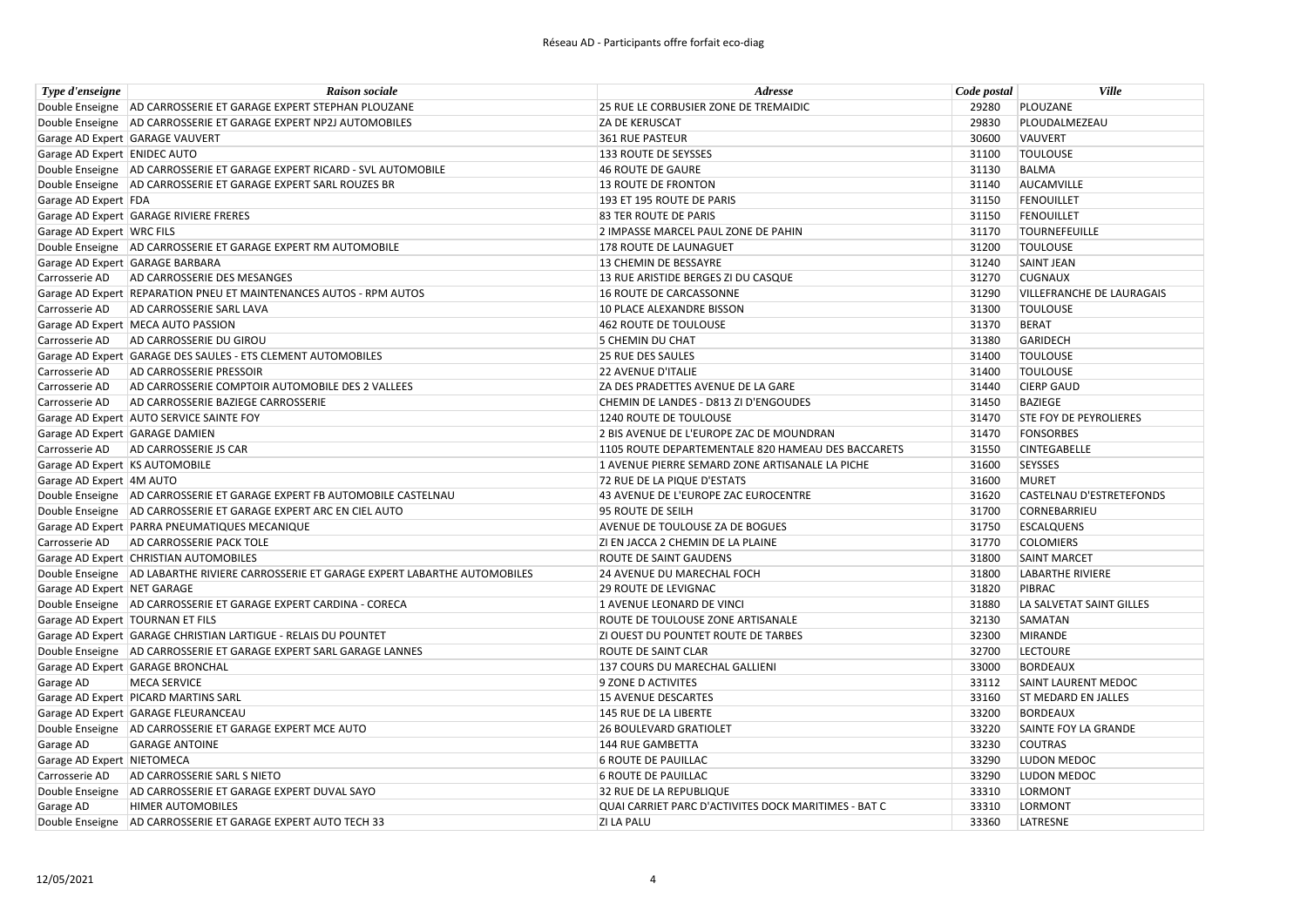| Type d'enseigne                | <b>Raison sociale</b>                                                           | Adresse                                        | Code postal | <b>Ville</b>                |
|--------------------------------|---------------------------------------------------------------------------------|------------------------------------------------|-------------|-----------------------------|
|                                | Garage AD Expert GARAGE DE LA COTE D'ARGENT                                     | 46 AVENUE DE LA COTE D'ARGENT                  | 33380       | <b>BIGANOS</b>              |
|                                | Garage AD Expert SKC AUTO - MAYER AUTOMOBILES                                   | 40 RUE DES ARTISANS ROUTE DE BORDEAUX          | 33450       | SAINT SULPICE ET CAMEYRAC   |
|                                | Garage AD Expert ETS LAVILLE AUTOMOBILES                                        | 70 BOULEVARD DE LA COTE D'ARGENT               | 33470       | <b>GUJAN MESTRAS</b>        |
|                                | Garage AD Expert LE RELAIS DE LA ROTONDE                                        | 113 AVENUE GEORGES POMPIDOU                    | 33500       | <b>LIBOURNE</b>             |
|                                | Garage AD Expert GARAGE NOAILLES - GARAGE DU STADE                              | <b>8 RUE PANHARD</b>                           | 33510       | <b>ANDERNOS LES BAINS</b>   |
|                                | Garage AD Expert AUTOMOBILES PEREZ                                              | 1 ZONE ARTISANALE DE PINGOULEAU                | 33590       | SAINT VIVIEN DU MEDOC       |
|                                | Garage AD Expert GARAGE CAPDEPONT                                               | 106 BIS AVENUE JEAN JAURES                     | 33600       | PESSAC                      |
|                                | Double Enseigne   AD CARROSSERIE ET GARAGE EXPERT AUTO COMET                    | 2 ROUTE DES GRAVES                             | 33640       | <b>PORTETS</b>              |
|                                | Garage AD Expert GARAGE DU PASTIN                                               | 120 ROUTE DE GRIMARD                           | 33670       | LA SAUVE MAJEURE            |
|                                | Garage AD Expert GARAGE DU MOULIN                                               | <b>18 AVENUE DE BORDEAUX</b>                   | 33680       | LE PORGE                    |
|                                | Garage AD Expert PNEUMATIQUES SERVICE - PS33                                    | 26 AVENUE DE LA GRANGE NOIRE                   | 33700       | <b>MERIGNAC</b>             |
|                                | Garage AD Expert GARAGE DESCAMPS F & E                                          | <b>2 GUINCHE NORD</b>                          | 33730       | VILLANDRAUT                 |
|                                | Garage AD Expert SARL GARAGE DE LA PLAGE                                        | 3 ALLEE SAINT HUBERT                           | 33740       | ARES                        |
|                                | Double Enseigne AD CARROSSERIE ET GARAGE EXPERT SAUBION                         | 117 ROUTE DE COMPOSTELLE                       | 33770       | <b>SALLES</b>               |
| Garage AD Expert GARAGE LIGNON |                                                                                 | 1 AVENUE PIERRE ET MARIE CURIE                 | 34370       | <b>CAZOULS LES BEZIERS</b>  |
| Carrosserie AD                 | AD CARROSSERIE PJ CARROSSERIE                                                   | 11 RUE DU FRESNE ZA DE LA CROIX ROUGE          | 35460       | <b>MAEN ROCH</b>            |
| Carrosserie AD                 | AD CARROSSERIE GARAGE DE L'AEROPORT                                             | 178 AVENUE DE LA FORET                         | 36330       | LE POINCONNET               |
|                                | Double Enseigne   AD CARROSSERIE ET GARAGE EXPERT EVEN PARC AUTOMOBILES         | 6 CHEMIN DU CHENE PENDU                        | 37170       | <b>CHAMBRAY LES TOURS</b>   |
| Garage AD Expert SARL FOUSSIER |                                                                                 | 18 ROUTE DE SAUMUR                             | 37500       | <b>CHINON</b>               |
| Garage AD                      | <b>GARAGE LANGRAND SARL</b>                                                     | 9002 RUE DES BRECHES                           | 37600       | <b>PERRUSSON</b>            |
| Carrosserie AD                 | AD CARROSSERIE ADR AUTOMOBILES - FRPH                                           | 7 RUE DE LA VERRERIE                           | 38120       | <b>FONTANIL CORNILLON</b>   |
|                                | Double Enseigne   AD CARROSSERIE ET GARAGE EXPERT SARL RAULT                    | 90 ROUTE DE LOYETTES                           | 38230       | <b>TIGNIEU JAMEYZIEU</b>    |
|                                | Garage AD Expert GARAGE JANNEYRIAS - URBANO                                     | <b>27 BIS ROUTE DE CREMIEU</b>                 | 38280       | <b>JANNEYRIAS</b>           |
| Garage AD Expert NI MOTORS     |                                                                                 | 21 RUE DE L'ETISSEY                            | 38300       | <b>BOURGOIN JALLIEU</b>     |
|                                | Garage AD Expert CHENAVIER AUTOS                                                | ZAC DES ECHARRIERES 42 RUE STEPHANE HESSEL     | 38440       | SAINT JEAN DE BOURNAY       |
|                                | Carrosserie AD AD CARROSSERIE GARAGE DU ROND POINT                              | 11 RUE ROLAND DELACHENAL                       | 38460       | <b>CREMIEU</b>              |
| Garage AD Expert GARAGE VALLIN |                                                                                 | ZA JEAN DESVIGNES ROUTE DE MORESTEL            | 38510       | SERMERIEU                   |
| Garage AD Expert GARAGE VITTOZ |                                                                                 | 76 RUE DE LA REPUBLIQUE                        | 38670       | <b>CHASSE SUR RHONE</b>     |
|                                | Garage AD Expert L'EXPO OCCASION                                                | 57 ROUTE DE LYON                               | 39200       | <b>SAINT CLAUDE</b>         |
|                                | Garage AD Expert GARAGE ESKIER AUTOMOBILES                                      | <b>RUE DES FACONNIERS ZA DU BOIS DE L'OURS</b> | 39220       | <b>LES ROUSSES</b>          |
|                                | Garage AD Expert ORGELET AUTO SERVICES                                          | 8 CHEMINS DE ALAMANS ZI                        | 39270       | ORGELET                     |
|                                | Garage AD Expert GATREX - GARAGE LES CALINS                                     | 1478 ROUTE DE CHAMPAGNOLE                      | 39300       | <b>NEY - CHAMPAGNOLE</b>    |
| Garage AD Expert RN EVOLUTION  |                                                                                 | ZA DES PRES BERNARD RUE DES ERABLES            | 39380       | <b>BANS</b>                 |
|                                | Double Enseigne   AD CARROSSERIE ET GARAGE EXPERT CALDAS                        | 2 RUE LOUIS GRANDCHAVIN                        | 39400       | <b>MOREZ</b>                |
|                                | Garage AD Expert SAINT AUBIN AUTOMOBILE                                         | <b>21 ROUTE DE LONS LE SAUNIER</b>             | 39410       | <b>SAINT AUBIN</b>          |
|                                | Garage AD Expert GARAGE BOUVERET                                                | <b>ROUTE DE CHAMPAGNOLE</b>                    | 39520       | <b>FONCINE LE BAS</b>       |
|                                | Garage AD Expert GARAGE ROUTHIER                                                | <b>AVENUE DE CHALON</b>                        | 39570       | <b>COURLANS</b>             |
|                                | Garage AD Expert GARAGE DU HAMEAU                                               | 11 ROUTE DE BESANCON                           | 39700       | <b>DAMPIERRE</b>            |
|                                | Garage AD Expert URBAUTO - GARAGE HIQUET                                        | 19 BOULEVARD CANDAU                            | 40000       | <b>MONT DE MARSAN</b>       |
|                                | Garage AD Expert GARAGE PERESTRELO SIMON                                        | <b>101 ROUTE DE PARENTIS</b>                   | 40200       | SAINTE EULALIE EN BORN      |
|                                | Double Enseigne   AD CARROSSERIE ET GARAGE EXPERT ADOUR REPARATIONS AUTOMOBILES | 197 CHEMIN DE L'HERTE                          | 40465       | PONTONX SUR L'ADOUR         |
|                                | Double Enseigne AD CARROSSERIE ET GARAGE EXPERT JAMET DIAS                      | 91 BIS FAUBOURG D'ORLEANS                      | 41200       | <b>ROMORANTIN LANTHENAY</b> |
| Garage AD                      | COUR CHEVERNY AUTOMOBILE SARL                                                   | 12 RUE DES SAPINS ZA                           | 41700       | <b>COUR CHEVERNY</b>        |
| Carrosserie AD                 | AD CARROSSERIE BRIVADOISE                                                       | ZA LOUS VENIOUX RUE JULIEN FAYOLLE             | 43100       | <b>BRIOUDE</b>              |
| Carrosserie AD                 | AD CARROSSERIE ESTHETIC AUTO                                                    | 70 RUE DE LA MALADRIE                          | 44120       | <b>VERTOU</b>               |
|                                | Garage AD Expert ESPACE AUTO GENEST                                             | 9 RUE DES CINQ CHEMINS                         | 44140       | <b>GENESTON</b>             |
| Carrosserie AD                 | AD CARROSSERIE AUTO PASSION (44)                                                | ZI DU CHAFFAULT 2 RUE DE L'AERONAUTIQUE        | 44340       | <b>BOUGUENAIS</b>           |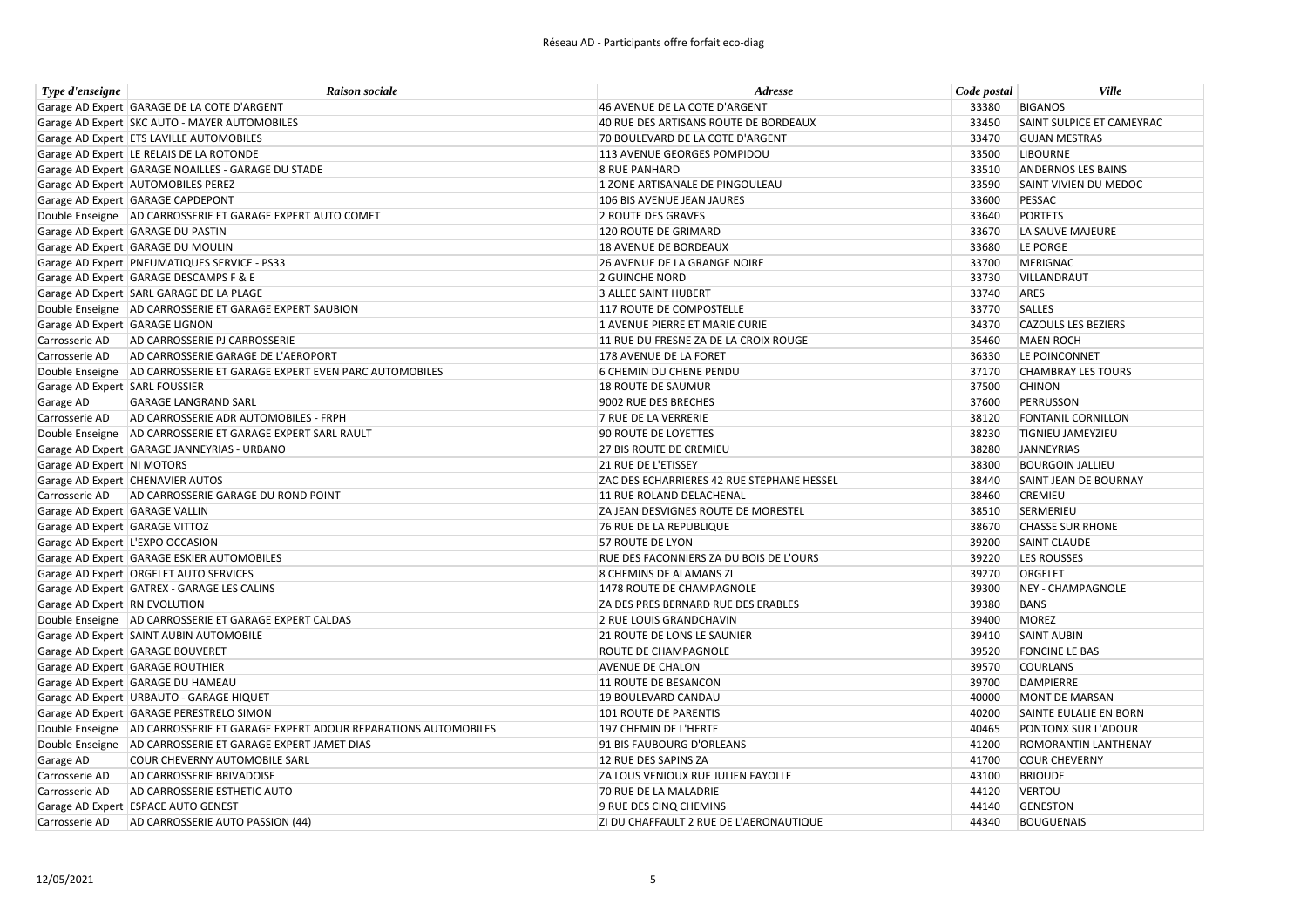| Type d'enseigne                | <b>Raison sociale</b>                                         | Adresse                                                   | Code postal | <b>Ville</b>                    |
|--------------------------------|---------------------------------------------------------------|-----------------------------------------------------------|-------------|---------------------------------|
|                                | Garage AD Expert PETIT MARS AUTOMOBILES                       | <b>23 RUE DE NANTES</b>                                   | 44390       | <b>PETIT MARS</b>               |
| Garage AD                      | <b>GARAGE DU RELAIS - COMPAGNON</b>                           | 4 RUE DU LIMOUSIN ZAC DE LA VERDIERE                      | 44470       | MAUVES SUR LOIRE                |
|                                | Garage AD Expert GARAGE BLANCHARD VINCENT                     | 14 AVENUE DE LATTRE DE TASSIGNY                           | 44500       | LA BAULE                        |
|                                | Garage AD Expert GARAGE DE LA TOUR                            | ZA LE PLESSIS                                             | 44521       | <b>OUDON</b>                    |
|                                | Garage AD Expert SARL PAGEAU ET FILS                          | LA MAISON NEUVE D723                                      | 44850       | LE CELLIER                      |
|                                | Garage AD Expert SOCIETE SERGENT WILLIAM - GAB AUTO           | 40 RUE DE GABEREAU - CENTRE COMMERCIAL                    | 45110       | <b>CHATEAUNEUF SUR LOIRE</b>    |
|                                | Garage AD Expert GARAGE VAL ET FORET                          | <b>RUE DE LA FECULERIE</b>                                | 45150       | JARGEAU                         |
|                                | Garage AD Expert GARAGE POMMIER - CJME                        | <b>3 ROUTE DE MONTARGIS</b>                               | 45340       | <b>BEAUNE LA ROLANDE</b>        |
| Garage AD Expert ST LOUP       |                                                               | 135 FAUBOURG BOURGOGNE                                    | 45800       | <b>ST JEAN DE BRAYE</b>         |
|                                | Garage AD Expert GARAGE AGUIAR PATRICK - GA SERVICES          | 5 AVENUE DU GENERAL DE GAULLE                             | 46100       | <b>FIGEAC</b>                   |
| Garage AD                      | <b>GARAGE QUERCY SEGALA</b>                                   | LA RIBAUDENQUE                                            | 46120       | <b>LACAPELLE MARIVAL</b>        |
|                                | Garage AD Expert GARAGE JEROME BARGUES                        | LE BOURG ROUTE DE ST CERE                                 | 46120       | <b>AYNAC</b>                    |
| Carrosserie AD                 | AD CARROSSERIE GUBERT ET FILS                                 | CHAMP DE MOE ROUTE DE BEAULIEU                            | 46130       | <b>GAGNAC SUR CERE</b>          |
|                                | Garage AD Expert EURL CAZARD ERIC                             | PUECH LABROUSSIE                                          | 46210       | LATRONQUIERE                    |
| Garage AD Expert GARAGE ALDHUY |                                                               | <b>BOUT DE LA COTE</b>                                    | 46220       | PRAYSSAC                        |
|                                | Garage AD Expert GARAGE DU STADE                              | 30 AVENUE D'AUVERGNE LD PRES DE LA GRANGE                 | 46270       | <b>BAGNAC SUR CELE</b>          |
| Garage AD Expert GDV AUTO      |                                                               | ZA DE NOMBEL                                              | 47110       | SAINTE LIVRADE SUR LOT          |
|                                | Double Enseigne AD CARROSSERIE ET GARAGE EXPERT DU CHENE VERT | LES VIGNES DU CHATEAU                                     | 47120       | <b>DURAS</b>                    |
|                                | Garage AD Expert CARROSSERIE YON (CGC ST PIERRE DE BUZET)     | LIEU DIT MARQUE                                           | 47160       | SAINT PIERRE DE BUZET           |
|                                | Garage AD Expert SARL GARAGE POUCHET                          | 2 AVENUE DU GENERAL DE GAULLE                             | 47180       | SAINTE BAZEILLE                 |
|                                | Double Enseigne AD CARROSSERIE ET GARAGE EXPERT DU CHENE VERT | 53 RUE DU CHENE VERT                                      | 47200       | <b>MARMANDE</b>                 |
|                                | Garage AD Expert ETABLISSEMENT COURTIN SARL                   | 5 RUE DU GRELOT                                           | 47300       | <b>VILLENEUVE SUR LOT</b>       |
|                                | Double Enseigne   AD CARROSSERIE ET GARAGE EXPERT SEB AUTOS   | <b>ZA LA LANDETTE</b>                                     | 47500       | <b>CONDEZAYGUES</b>             |
|                                | Garage AD Expert GARAGE DU CONSTANTIN                         | LIEU-DIT CHAMPS DE COUGOUILLE                             | 47800       | <b>ALLEMANS DU DROPT</b>        |
| Carrosserie AD                 | AD CARROSSERIE MENDOISE                                       | ZAE DU CAUSSE D'AUGE RUE DE L'OCTROI                      | 48000       | <b>MENDE</b>                    |
|                                | Garage AD Expert ROUSSEL AUTO - AUTO PERFORMANCE              | 10 AVENUE THEOPHILE ROUSSEL                               | 48100       | <b>MARVEJOLS</b>                |
|                                | Garage AD Expert GARAGE GRASSET ET FILS                       | L'HABITARELLE                                             | 48170       | <b>CHATEAUNEUF DE RANDON</b>    |
|                                | Garage AD Expert FLORAC CEVENNES AUTOMOBILES                  | LE PONT NEUF                                              | 48400       | <b>FLORAC</b>                   |
|                                | Garage AD Expert SASU GARAGE ROMME CYRIL                      | <b>ROUTE DE MENDE</b>                                     | 48800       | <b>VILLEFORT</b>                |
|                                | Garage AD Expert GARAGE COUSSEAU                              | AVENUE ALIENOR D AQUITAINE ZAC DE L HOIRIE                | 49070       | <b>BEAUCOUZE</b>                |
|                                | Garage AD Expert SARL BRUNO FOURNIER                          | ZAC DU MOULIN DE MARCILLE 4 RUE PAUL POUSSET              | 49130       | LES PONTS DE CE                 |
| Carrosserie AD                 | AD CARROSSERIE MARTIN YOHANN                                  | 22, Chemin de la Fontaine                                 | 49130       | LES PONTS DE CE                 |
|                                | Double Enseigne AD CARROSSERIE ET GARAGE EXPERT DU LOIR       | ZONE ARTISANALE DU BOURG JOLI 18T ROUTE DES GRANDS CHAMPS | 49140       | <b>CORZE</b>                    |
| Garage AD Expert GRANGES       |                                                               | 19 ANJOU ACTIPARC ZA SAINTE CATHERINE                     | 49150       | <b>BAUGE</b>                    |
|                                | Garage AD Expert GARAGE MARCHAND                              | <b>ZA LES LOGES</b>                                       | 49190       | <b>ROCHEFORT SUR LOIRE</b>      |
|                                | Garage AD Expert TILLIERES AUTOMOBILES                        | 27 RUE DE LA POSTE                                        | 49230       | <b>TILLIERES</b>                |
|                                | Garage AD Expert SARL GARAGE STEPHANE GIRARDEAU               | 2 RUE NATIONALE                                           | 49300       | LE PUY SAINT BONNET             |
|                                | Garage AD Expert ECB AUTOMOBILES                              | ZA LA LOGE ROUTE DE SAUMUR                                | 49310       | <b>VIHIERS</b>                  |
| Garage AD Expert PITHON SAS    |                                                               | ZAC DE L'ECUYERE B.P. 21225                               | 49312       | <b>CHOLET CEDEX</b>             |
| Garage AD Expert GARAGE GANNE  |                                                               | 11 ROUTE DE CHAMPIGNE LE PRESSOIR BLAINVILLAIN            | 49330       | <b>CHATEAUNEUF SUR SARTHE</b>   |
|                                | Garage AD Expert SC AUTOMOBILES                               | 2 ROUTE DE SAUMUR                                         | 49350       | <b>GENNES VAL DE LOIRE</b>      |
|                                | Garage AD Expert SARL GARAGE GENTIL                           | 90 RUE DE ROUEN                                           | 49400       | SAUMUR                          |
|                                | Garage AD Expert ESPACE AUTO 49 - AUTO SERVICES SEGREEN       | <b>ZI D ETRICHE ROUTE AVIRE</b>                           | 49500       | <b>SEGRE</b>                    |
|                                | Garage AD Expert GARAGE SOCHELEAU JIMMY                       | ROUTE DE BOUILLE MENARD 2 IMPASSE DU PRAULT               | 49520       | CHATELAIS - SEGRE EN ANJOU BLEU |
|                                | Garage AD Expert GARAGE OGER SARL                             | <b>39 RUE NATIONALE</b>                                   | 49570       | <b>MONTJEAN SUR LOIRE</b>       |
|                                | Garage AD Expert GARAGE DU LOUET                              | 19 RUE DU BOCAGE                                          | 49610       | <b>MOZE SUR LOUET</b>           |
| Garage AD Expert GARAGE TOUZE  |                                                               | ZI DE LA NOUE RUE NATIONALE                               | 49740       | LA ROMAGNE                      |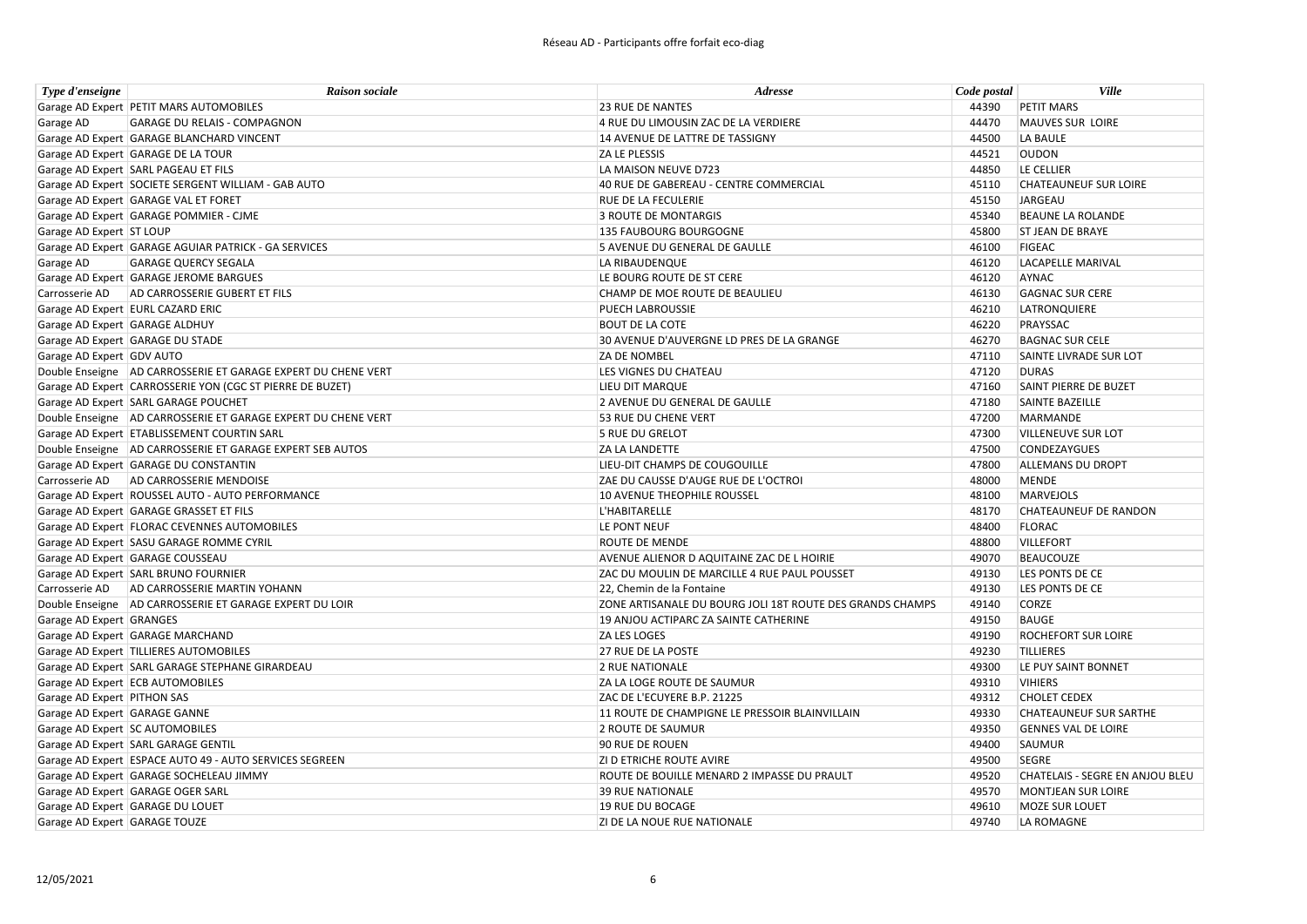| Type d'enseigne                 | <b>Raison sociale</b>                                               | Adresse                                        | Code postal | <b>Ville</b>                 |
|---------------------------------|---------------------------------------------------------------------|------------------------------------------------|-------------|------------------------------|
|                                 | Garage AD Expert   BELLEE AUTOMOBILES - GP AUTO                     | 26 RUE DU PONT DE L'ABBE                       | 50190       | <b>PERIERS</b>               |
|                                 | Double Enseigne AD CARROSSERIE ET GARAGE EXPERT TABOUREL SEBASTIEN  | ZA PORTE DE LA BAIE ROUTE DE CAROLLES          | 50530       | SARTILLY                     |
|                                 | Garage AD Expert GARAGE DU MONT À LA KAINE                          | 12 RUE HERVE DANNEMONT ZA LE MONT A LA QUESNE  | 50700       | <b>BRIX</b>                  |
| Carrosserie AD                  | AD CARROSSERIE BERGANZONI                                           | 253 RUE DE CERNAY                              | 51100       | <b>REIMS</b>                 |
|                                 | Garage AD Expert GARAGE DE CHERREY                                  | 3 COTE DE CHERREY                              | 52200       | <b>BOURG</b>                 |
|                                 | Double Enseigne AD CARROSSERIE ET GARAGE EXPERT RIBEIRO AUTOMOBILES | <b>20 RUE D'ALSACE</b>                         | 52800       | <b>MANDRES LA COTE</b>       |
|                                 | Garage AD Expert SURET AUTOMOBILES                                  | <b>ZA DE L'ANTINIERE</b>                       | 53150       | <b>MONTSURS</b>              |
| Garage AD                       | <b>GARAGE HELBERT</b>                                               | <b>5 RUE DU PONT</b>                           | 53240       | ANDOUILLE                    |
| Garage AD Expert GARAGE RAVE    |                                                                     | <b>ZA DU RIBLAY</b>                            | 53260       | <b>ENTRAMMES</b>             |
|                                 | Double Enseigne AD CARROSSERIE ET GARAGE EXPERT DIDIER FOURNIER     | <b>33 ROUTE DE LAVAL</b>                       | 53500       | <b>ERNEE</b>                 |
|                                 | Garage AD Expert EVRON AUTOMOBILES                                  | 2 RUE DE L'ORGERIE                             | 53600       | <b>EVRON</b>                 |
|                                 | Garage AD Expert   TOUIN AUTOMOBILES                                | ZA DE L'OURZAIS ALLEE JULES VERNE              | 53800       | RENAZE                       |
|                                 | Garage AD Expert BRUNO GARNIER AUTOMOBILES                          | ROUTE DE ST BERTHEVIN                          | 53940       | <b>GENEST ST ISLE</b>        |
|                                 | Garage AD Expert GARAGE DES TIERCELINS                              | 51 RUE DES TIERCELINS                          | 54000       | <b>NANCY</b>                 |
|                                 | Carrosserie AD   AD CARROSSERIE WEISS AUTOMOBILES                   | 10 - 14 RUE FOLLER                             | 54000       | <b>NANCY</b>                 |
|                                 | Garage AD Expert GARAGE DES SPORTS - SARL BOURDONNAY                | 18 RUE ADELE                                   | 54110       | <b>DOMBASLE SUR MEURTHE</b>  |
| Garage AD Expert GASOLINE       |                                                                     | 5 RUE ERICK SATIE ZA GABRIEL FAURE             | 54140       | JARVILLE LA MALGRANGE        |
| Garage AD Expert GARAGE BAUDY   |                                                                     | RUE JOSEPH MARIUS MILLOT ZONE EN PRAVE         | 54170       | <b>ALLAIN</b>                |
| Garage AD Expert AC GARAGE      |                                                                     | 35 ROUTE DE VILLE EN VERMOIS                   | 54210       | <b>SAINT NICOLAS DE PORT</b> |
| Garage AD Expert   MECA CLEAN   |                                                                     | 32 RUE DU CAPITAINE CAILLON                    | 54230       | <b>NEUVES MAISONS</b>        |
| Garage AD Expert JF AUTOMOBILES |                                                                     | <b>ZI SPODATI</b>                              | 54640       | <b>TUCQUEGNIEUX</b>          |
|                                 | Carrosserie AD AD CARROSSERIE JF CARROSSERIE                        | 1 RUE CLEMENCEAU ZONE DES PUITS                | 54640       | <b>TUCQUEGNIEUX</b>          |
|                                 | Garage AD Expert GO PRO LORRAINE                                    | 110 RUE BERTHOLLET                             | 54710       | <b>LUDRES</b>                |
|                                 | Garage AD Expert GARAGE SUCCI FRERES                                | <b>ROUTE DE LONGWY</b>                         | 54720       | LEXY                         |
|                                 | Garage AD Expert GARAGE BEAUSOLEIL                                  | <b>RUE BEAUSOLEIL</b>                          | 54920       | <b>VILLERS LA MONTAGNE</b>   |
|                                 | Garage AD Expert AGENCE BEAUCOURT                                   | <b>23 RUE DU CHAUDRON</b>                      | 55320       | <b>DIEUE SUR MEUSE</b>       |
| Garage AD Expert AJ2L AUTO      |                                                                     | RUE DES GROSEILLIERS - ZAC DES CAILLOUX        | 55700       | <b>STENAY</b>                |
|                                 | Double Enseigne   AD CARROSSERIE ET GARAGE EXPERT JOUANNIC          | ZONE DE KERNIOL 5 RUE DENIS PAPIN              | 56000       | VANNES                       |
|                                 | Double Enseigne   AD CARROSSERIE ET GARAGE EXPERT KERSUZAN          | 143 RUE ABBE PHILIPPE LE GALL                  | 56400       | <b>AURAY</b>                 |
|                                 | Garage AD Expert   MECA DOM SERVICES                                | LE VAL BODRON                                  | 56490       | <b>MENEAC</b>                |
| Carrosserie AD                  | AD CARROSSERIE DE KERTHOMAS                                         | 14 RUE EDGAR TOUFFREAU                         | 56880       | PLOEREN                      |
| Carrosserie AD                  | AD CARROSSERIE THIONVILLOISE                                        | <b>6 RUE DES TERRES ROUGES</b>                 | 57100       | THIONVILLE                   |
|                                 | Garage AD Expert GARAGE AD EXPERT VENTURINI                         | 11 RUE DES ARTISANS                            | 57120       | <b>ROMBAS</b>                |
| Garage AD Expert B2AUTO         |                                                                     | 116 ROUTE DE THIONVILLE ZONE TILLY N°6         | 57140       | <b>WOIPPY</b>                |
| Carrosserie AD                  | AD CARROSSERIE SAINT LADRE                                          | 4 RUE DU 11EME REGIMENT D'AVIATION ZONE MERMOZ | 57155       | <b>MARLY</b>                 |
|                                 | Garage AD Expert CAM2P TRUCKS - AXION PNEUS                         | 22 B ROUTE DE METZ MAISONS NEUVES              | 57190       | <b>FLORANGE</b>              |
| Carrosserie AD                  | AD CARROSSERIE PEINTURE DU SAULNOIS                                 | <b>8 RUE DES CREATEURS</b>                     | 57260       | <b>DIEUZE</b>                |
|                                 | Double Enseigne AD CARROSSERIE ET GARAGE EXPERT DE LA FELTIERE      | 17 BOUCLE DES DINANDIERS                       | 57290       | <b>FAMECK</b>                |
|                                 | Garage AD Expert GARAGE DB AUTO                                     | <b>207 RUE CHARLES DE GAULLE</b>               | 57290       | <b>SEREMANGE ERZANGE</b>     |
| Garage AD Expert GARAGE DEMIR   |                                                                     | ZI - RUE SAINT ELOI                            | 57320       | <b>BOUZONVILLE</b>           |
|                                 | Garage AD Expert FRONTLINES PNEUS & AUTO SERVICES                   | <b>ZA DU LANGENBERG</b>                        | 57330       | <b>VOLMERANGE LES MINES</b>  |
| Carrosserie AD                  | <b>AD CARROSSERIE FRONTLINES</b>                                    | <b>ZA DE LANGENBERG</b>                        | 57330       | <b>VOLMERANGE LES MINES</b>  |
|                                 | Garage AD Expert GARAGE GERARD 3                                    | 6 RUE DE BRUXELLES ZI MAISONS ROUGES           | 57370       | PHALSBOURG                   |
|                                 | Double Enseigne   AD CARROSSERIE ET GARAGE EXPERT SARREBOURGEOISE   | TERRASSE BOURGOGNE N°4                         | 57400       | SARREBOURG                   |
| Carrosserie AD                  | AD CARROSSERIE GARAGE DE L'ALBE                                     | 42 RUE JEAN BURGER                             | 57430       | SARRALBE                     |
|                                 | Double Enseigne   AD CARROSSERIE ET GARAGE EXPERT HECTOR            | 52 RUE DES GENERAUX ALTMAYER                   | 57500       | <b>SAINT AVOLD</b>           |
|                                 | Double Enseigne AD CARROSSERIE ET GARAGE EXPERT SAS GARAGE DE L'EST | 87 RUE DU GENERAL DE GAULLE                    | 57540       | PETITE ROSSELLE              |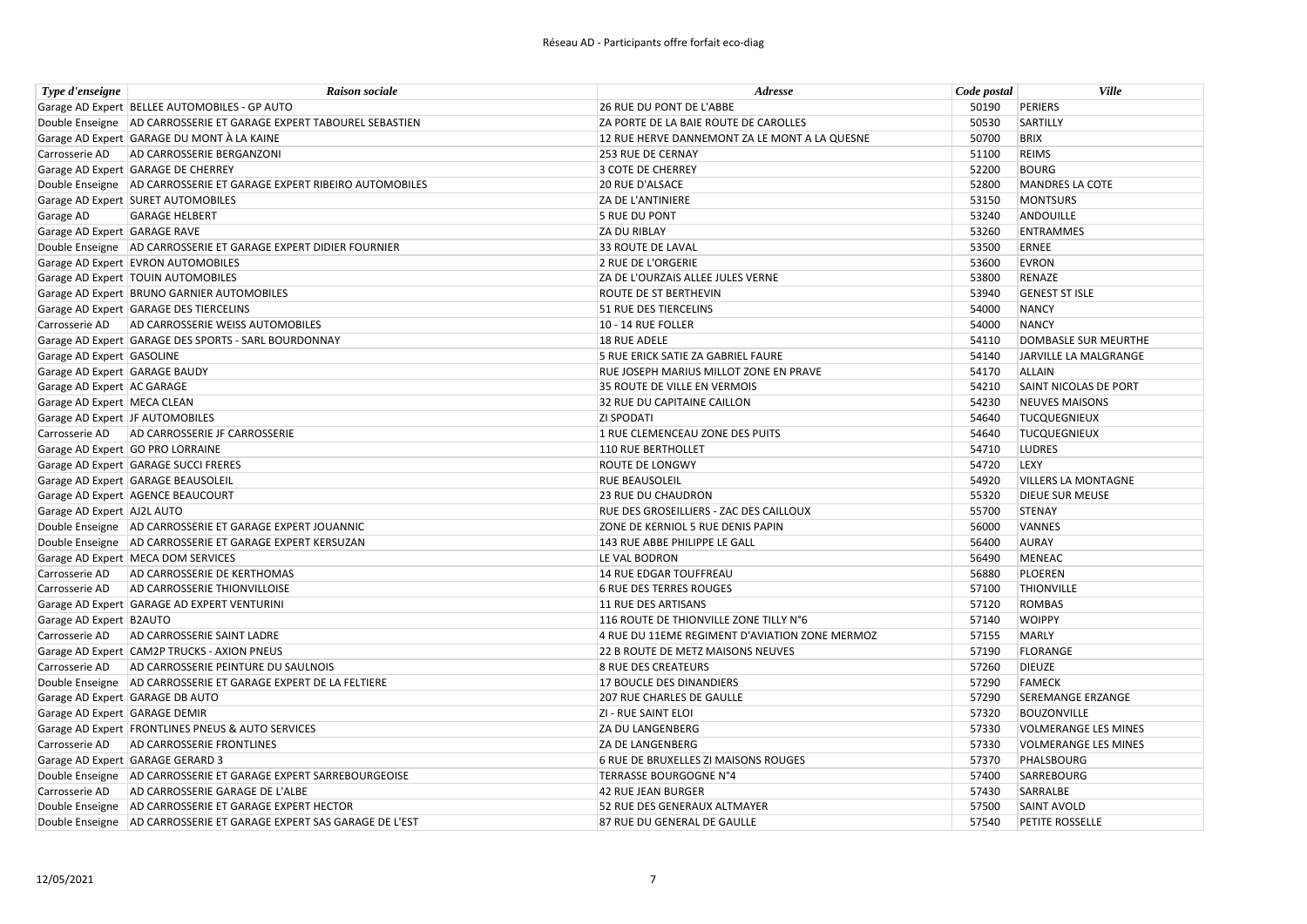| Type d'enseigne                 | <b>Raison sociale</b>                                                     | Adresse                                     | Code postal | Ville                         |
|---------------------------------|---------------------------------------------------------------------------|---------------------------------------------|-------------|-------------------------------|
| Garage AD                       | <b>VEIBLER</b>                                                            | 127 RUE DU GAL DE GAULLE                    | 57570       | <b>BOUST</b>                  |
|                                 | Double Enseigne AD CARROSSERIE ET GARAGE EXPERT PERRIN RICHARD            | 4 RUE PRINCIPALE                            | 57590       | <b>MALAUCOURT SUR SEILLE</b>  |
|                                 | Garage AD Expert SOCIETE D'EXPLOITATION DU GARAGE BASIN                   | 2 RUE LAVOISIER                             | 57690       | CREHANGE                      |
|                                 | Garage AD Expert GARAGE GERARD SARL                                       | 33 RUE DE LA DIVISION LECLERC               | 57870       | <b>WALSCHEID</b>              |
|                                 | Carrosserie AD   AD CARROSSERIE THEOBALD                                  | LOTISSEMENT ARTISANAL GRUNHOF               | 57890       | <b>PORCELETTE</b>             |
|                                 | Garage AD Expert ATELIERS BRACH FILS (135 AVENUE DES NATIONS)             | 135 AVENUE DES NATIONS                      | 57970       | <b>YUTZ</b>                   |
|                                 | Garage AD Expert ATELIERS BRACH FILS (21 RUE DES METIERS)                 | <b>21 RUE DES METIERS</b>                   | 57970       | <b>YUTZ</b>                   |
| Garage AD Expert MECA RE        |                                                                           | LOTISSEMENT ARTISANAL ET COMMERCIAL METRICH | 57970       | <b>KOENIGSMACKER</b>          |
| Carrosserie AD                  | AD CARROSSERIE CREUZET                                                    | 14 RUE ROBERT NABERIS                       | 58200       | <b>COSNE COURS SUR LOIRE</b>  |
| Carrosserie AD                  | AD CARROSSERIE FLAMENT MERLIN - LILLE                                     | 80 Bd Montebello                            | 59000       | LILLE                         |
|                                 | Garage AD Expert GARAGE DE LA BERGE                                       | <b>30 RUE VICTOR DELANNOY</b>               | 59100       | <b>ROUBAIX</b>                |
| Garage AD Expert AMG AUTO       |                                                                           | 233 RUE DE L'ALMA                           | 59100       | <b>ROUBAIX</b>                |
|                                 | Garage AD Expert FM AUTOMOBILES - FOURMENTRAUX MARTIN AUTOMOBILES         | 40 AVENUE DE BOUCHAIN                       | 59111       | LIEU SAINT AMAND              |
|                                 | Double Enseigne   AD CARROSSERIE ET GARAGE EXPERT FLAMENT MERLIN - SECLIN | <b>ROUTE DE LILLE</b>                       | 59113       | <b>SECLIN</b>                 |
|                                 | Garage AD Expert STEENBERG AUTOMOBILES                                    | 88 ROUTE D'EECKE                            | 59114       | <b>TERDEGHEM</b>              |
|                                 | Garage AD Expert   HEUNINCK SPORT                                         | 16 RUE DE ROUBAIX                           | 59126       | <b>LINSELLES</b>              |
| Garage AD Expert AUTOTECHNIC    |                                                                           | 82 RUE JEAN BAPTISTE LEBAS                  | 59133       | PHALEMPIN                     |
|                                 | Double Enseigne AD CARROSSERIE ET GARAGE EXPERT AS AUTO                   | 5 BIS RUE VICTOR HUGO                       | 59179       | <b>FENAIN</b>                 |
|                                 | Garage AD Expert GARAGE DU NOUVEAU MONDE - PRUVO FRERES                   | 67 CHEMIN CREULE HOFLANDT STRAETE           | 59190       | <b>HAZEBROUCK</b>             |
|                                 | Garage AD Expert GARAGE DESCAMPS                                          | 4 IMPASSE DU CRACHET                        | 59193       | <b>ERQUINGHEM LYS</b>         |
|                                 | Garage AD Expert GARAGE DE CHARTRES                                       | <b>6 RUE DE CHARTRES</b>                    | 59200       | <b>TOURCOING</b>              |
| Garage AD Expert IBR CONCEPT    |                                                                           | ALLEE DES TROIS LIONS PARC DU LION          | 59223       | RONCQ                         |
|                                 | Carrosserie AD AD CARROSSERIE FLOUR                                       | PARC DES CEDRES ROUTE DU CHAPEAU ROUGE      | 59229       | <b>TETEGHEM</b>               |
|                                 | Garage AD Expert ARTE AUTOMOBILES                                         | 32 RUE DU MARILLON                          | 59230       | <b>SAINT AMAND LES EAUX</b>   |
|                                 | Garage AD Expert DEMAN ROLAND AUTOMOBILES - DRA                           | <b>29 RUE DE LILLE</b>                      | 59242       | <b>TEMPLEUVE</b>              |
| Garage AD                       | <b>GARAGE A VOTRE SERVICE</b>                                             | 2003 RUE DE LA GARE                         | 59270       | <b>MERRIS</b>                 |
|                                 | Garage AD Expert GARAGE FAUQUETTE                                         | 781 RUE DE MONCHECOURT                      | 59287       | LEWARDE                       |
|                                 | Garage AD Expert SARL POLE POSITION                                       | 13 TER RUE DE LA CANTERAINE                 | 59320       | <b>EMMERIN</b>                |
| Garage AD Expert ALL AUTO       |                                                                           | 91 RUE JULES GUESDE                         | 59390       | LYS LEZ LANNOY                |
|                                 | Garage AD Expert AB AUTO SERVICES                                         | <b>27 RUE D'ARRAS</b>                       | 59400       | <b>CAMBRAI</b>                |
|                                 | Garage AD Expert GARAGE DU CHATEAU D'EAU                                  | 10 BIS ROUTE D'HAUT LIEU                    | 59440       | AVESNELLES                    |
|                                 | Garage AD Expert GARAGE MORELLE                                           | 535 PARC DE LA HAUTE RIVE                   | 59553       | <b>CUINCY</b>                 |
|                                 | Double Enseigne AD CARROSSERIE ET GARAGE EXPERT BACHELET ET CIE           | 160 RUE DE LILLE                            | 59554       | <b>NEUVILLE SAINT REMY</b>    |
|                                 | Garage AD Expert ATELIER ROUTE 66                                         | 32 RUE DES TROIS BALLOTS                    | 59560       | <b>COMINES</b>                |
|                                 | Double Enseigne AD CARROSSERIE ET GARAGE EXPERT EUROSAMBRE AUTOMOBILES    | <b>13E ROUTE DE MONS</b>                    | 59600       | <b>MAUBEUGE</b>               |
| Garage AD Expert SARL DEMAILLY  |                                                                           | 336 RUE DES FUSILLES                        | 59650       | <b>VILLENEUVE D'ASCQ</b>      |
| Garage AD Expert GARAGE PICHON  |                                                                           | 72 RUE MONTGOLFIER                          | 59700       | <b>MARCQ EN BAROEUL</b>       |
|                                 | Double Enseigne AD CARROSSERIE ET GARAGE EXPERT DA SILVA EURL             | 99 RUE DU GENERAL DE GAULLE                 | 59730       | SOLESMES                      |
|                                 | Garage AD Expert GARAGE DU CENTRE                                         | 89 RUE DE LA REPUBLIQUE                     | 59780       | <b>WILLEMS</b>                |
| Garage AD Expert SAS FLASH AUTO |                                                                           | 703 RUE SUZANNE LANOY                       | 59870       | <b>VRED</b>                   |
|                                 | Garage AD Expert GESLAIN AUTOMOBILES                                      | 1 RUE ERNEST SAGOT                          | 61110       | <b>BRETONCELLES</b>           |
|                                 | Garage AD Expert VTS AUTOMOBILES                                          | <b>RUE DES ERABLES</b>                      | 61120       | <b>VIMOUTIERS</b>             |
|                                 | Garage AD Expert GARAGE J. GAUTIER                                        | ROUTE D'ALENCON - LES FOLIES                | 61230       | GACE                          |
| Garage AD                       | <b>GARAGE F BARON</b>                                                     | 15 PLACE DE L'HOTEL DE VILLE                | 61290       | <b>LONGNY AU PERCHE</b>       |
|                                 | Double Enseigne   AD CARROSSERIE ET GARAGE EXPERT SARL DESSEY             | 66 ROUTE D'ALENCON LES PIECES DE LA ROUTE   | 61400       | <b>ST LANGIS LES MORTAGNE</b> |
| Carrosserie AD                  | AD CARROSSERIE GARAGE BACHELET                                            | 62 RUE D'HAVRINCOURT                        | 62147       | <b>HERMIES</b>                |
|                                 | Garage AD Expert GARAGE CORDIER                                           | 59 RUE DES ALLEES                           | 62152       | NEUFCHATEL-HARDELOT           |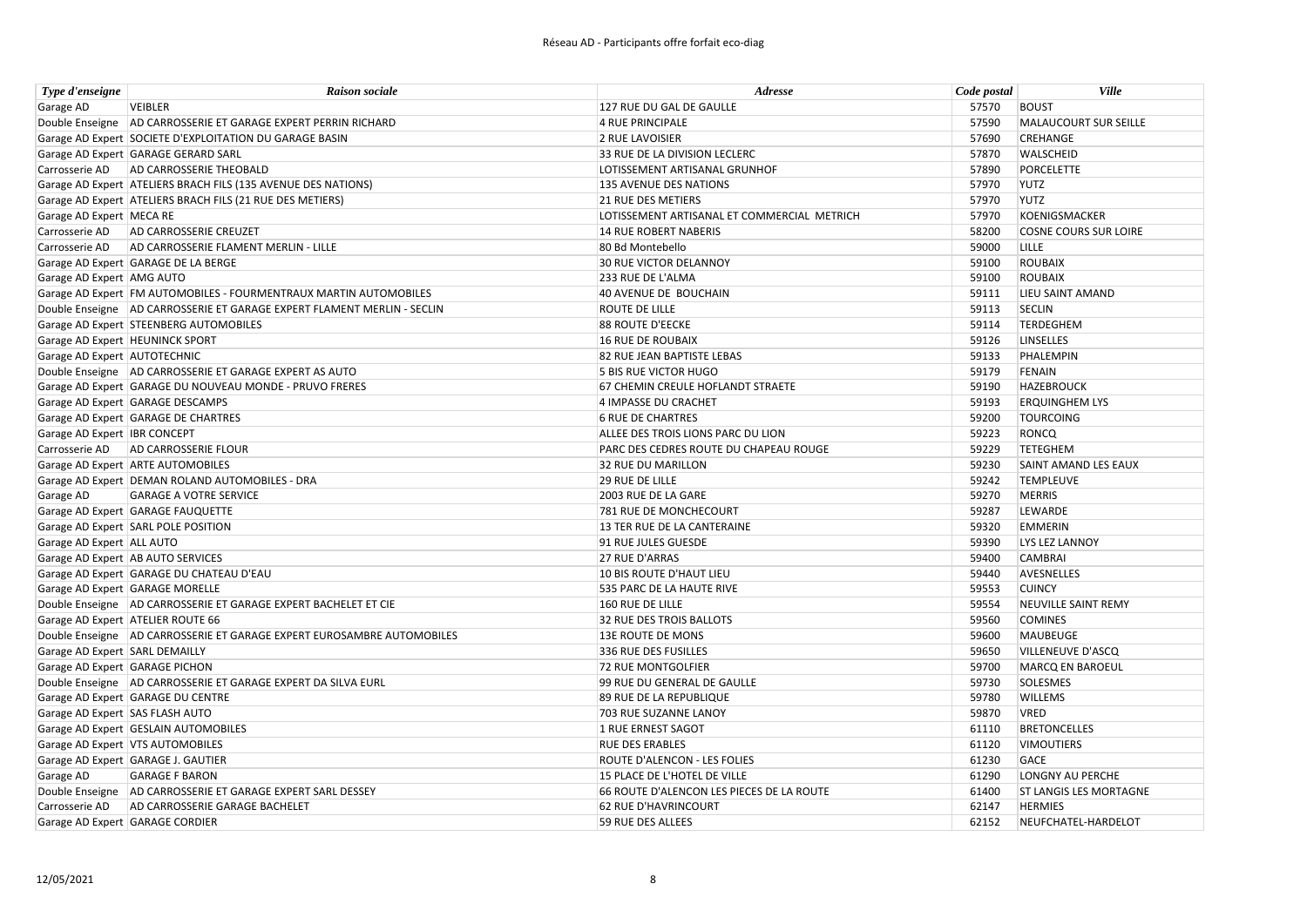| Type d'enseigne                 | <b>Raison sociale</b>                                                                         | <b>Adresse</b>                               | Code postal | <b>Ville</b>                 |
|---------------------------------|-----------------------------------------------------------------------------------------------|----------------------------------------------|-------------|------------------------------|
| Carrosserie AD                  | AD CARROSSERIE DELABRE                                                                        | 85 RUE ARISTIDE HURBIEZ                      | 62400       | <b>BETHUNE</b>               |
|                                 | Garage AD Expert GARAGE DES 4 CHEMINS                                                         | <b>43 CHAUSSEE BRUNEHAUT</b>                 | 62470       | <b>CALONNE RICOUART</b>      |
|                                 | Garage AD Expert RATEL JEAN-MARIE                                                             | 10 RUE BERNARD CHOCHOY HALLINES              | 62570       | <b>WIZERNES</b>              |
|                                 | Garage AD Expert STELLA AUTOMOBILES - GARAGE MAURICE                                          | 343 RUE DE LILLE                             | 62780       | <b>STELLA PLAGE</b>          |
|                                 | Carrosserie AD   AD CARROSSERIE JLF                                                           | 80 RUE DES ALLEES                            | 62830       | <b>SAMER</b>                 |
|                                 | Double Enseigne AD CARROSSERIE ET GARAGE EXPERT SLEMBROUCK                                    | 32 BIS GRANDE RUE                            | 62840       | <b>FLEURBAIX</b>             |
|                                 | Double Enseigne   AD CARROSSERIE ET GARAGE EXPERT CLERIS                                      | ZONE ACTITECH 6 RUE DE L'ABBE GREGOIRE       | 64140       | <b>BILLERE</b>               |
| Garage AD Expert FERREIRA LACQ  |                                                                                               | 35 ROUTE DEPARTEMENTALE 817                  | 64170       | LACQ                         |
|                                 | Garage AD Expert AUTO PASSION 64                                                              | <b>AVENUE JOLIOT CURIE</b>                   | 64230       | <b>LESCAR</b>                |
| Garage AD Expert AUTELIS        |                                                                                               | 4 RUE DU QUARTIER DE VIGNAU                  | 64230       | POEY DE LESCAR               |
| Garage AD Expert BIDEGAIN       |                                                                                               |                                              | 64390       | SAUVETERRE DE BEARN          |
|                                 | Garage AD Expert CARROSSERIE MANSE                                                            | 4 CAMI DERA GRAUA                            | 65200       | <b>ANTIST</b>                |
|                                 | Garage AD Expert CAPPELLETO JEROME                                                            | AVENUE ROBERT COLL ZA DU SAILHET             | 65400       | ARGELES-GAZOST               |
| Garage AD Expert SOUBIS LAURENT |                                                                                               | <b>76 ROUTE DE SAINT LARY</b>                | 65410       | SARRANCOLIN                  |
|                                 | Garage AD Expert RAS ST ASSISCLE - RIGAILL AUTOMOBILES SERVICES                               | 11 BOULEVARD PAUL LANGEVIN                   | 66000       | PERPIGNAN                    |
| Garage AD Expert ALEX AUTO      |                                                                                               | 18 RUE DES PRAIRIES ZONE ARTISANALE          | 66180       | <b>VILLENEUVE DE LA RAHO</b> |
|                                 | Garage AD Expert GARAGE MANCEAU                                                               | <b>ROUTE DE BARCARES</b>                     | 66250       | SAINT LAURENT DE LA SALANQUE |
|                                 | Double Enseigne AD CARROSSERIE ET GARAGE EXPERT AUTO ROUSSILLON - CARROSSERIE ROUSSILLONNAISE | 1 ROUTE DE PERPIGNAN                         | 66330       | <b>CABESTANY</b>             |
| Garage AD Expert SARL LECORRE   |                                                                                               | 2 RUE SANT GUILLEM ZI                        | 66400       | <b>CERET</b>                 |
| Garage AD Expert EARTH RACE     |                                                                                               | 13 RUE HENRI FELIP                           | 66500       | <b>PRADES</b>                |
|                                 | Garage AD Expert SARL NEGRELL ET FILS                                                         | AVENUE DU 8 MAI 1945                         | 66700       | <b>ARGELES SUR MER</b>       |
| Garage AD                       | <b>FR MOTORS</b>                                                                              | 17 RUE DU COMMERCE                           | 67340       | INGWILLER                    |
|                                 | Double Enseigne AD CARROSSERIE ET GARAGE EXPERT ZINS                                          | 19 RUE D'AGEN                                | 68000       | <b>COLMAR</b>                |
| Garage AD Expert   MAPE - 4GM   |                                                                                               | 1 RUE LOUIS JOSEPH GAY LUSSAC                | 68000       | <b>COLMAR</b>                |
|                                 | Carrosserie AD AD CARROSSERIE JET CARROSSERIE                                                 | 16 AVENUE D'ITALIE                           | 68110       | ILLZACH                      |
|                                 | Garage AD Expert GARAGE HATTERMANN SARL                                                       | 4 RUE DES BLES                               | 68124       | LOGELBACH                    |
| Garage AD Expert NIEDER AUTO    |                                                                                               | 2 RUE DE LA FORET NOIRE ZONE D'ACTIVITE EST  | 68127       | NIEDERHERGHEIM               |
|                                 | Garage AD Expert GARAGE THIERRY AUTOMOBILE                                                    | 13 RUE DES ARTISANS - ZA                     | 68140       | <b>MUNSTER</b>               |
|                                 | Garage AD Expert   MS AUTOMOBILE - MUNSCH STEPHANE AUTOMOBILE                                 | 40 RUE DE L'ILE NAPOLEON                     | 68170       | RIXHEIM                      |
|                                 | Garage AD Expert CF AUTO SERVICES                                                             | 186 RUE JOSUE HOFER                          | 68200       | <b>MULHOUSE</b>              |
|                                 | Carrosserie AD   AD CARROSSERIE SCHWEITZER AUTO                                               | 198 RUE ALBERT SCHWEITZER                    | 68270       | <b>WITTENHEIM</b>            |
|                                 | Garage AD Expert GARAGE DENIS MULLER                                                          | 16 RUE DU SERGENT LEYAT                      | 68530       | <b>BUHL</b>                  |
|                                 | Garage AD Expert 2G AUTOMOBILES                                                               | 14 RUE DE LA SAUGE ZAI LES PINS              | 68700       | <b>CERNAY</b>                |
|                                 | Garage AD Expert AUTO SERVICES DE L'ILL                                                       | <b>60 ROUTE DE D'ALTKIRCH</b>                | 68720       | <b>ILLFURTH</b>              |
|                                 | Garage AD Expert GARAGE DES ALLIES                                                            | <b>28 RUE DESCARTES</b>                      | 69100       | VILLEURBANNE                 |
|                                 | Garage AD Expert GARAGE CHATELARD                                                             | 2 GRANDE RUE                                 | 69220       | <b>CERCIE</b>                |
| Garage AD Expert GARAGE CELU    |                                                                                               | 12 RUE ALBERT THOMAS                         | 69300       | <b>CALUIRE ET CUIRE</b>      |
| Garage AD Expert CILK AUTO      |                                                                                               | 1 ALLEE DES TROIS JONCS                      | 69330       | <b>JONS</b>                  |
| Garage AD                       | <b>GARAGE DE LA PLACE</b>                                                                     | 2 RUE DE LA DOULLINE                         | 69340       | <b>FRANCHEVILLE</b>          |
|                                 | Garage AD Expert GARAGE DE JOUTECROT                                                          | 451 ROUTE DE LONGSARD LIEU DIT JOUTECROT     | 69400       | <b>ARNAS</b>                 |
|                                 | Garage AD Expert GARAGE PARASOLEIL                                                            | 731 ROUTE D'ANSE                             | 69400       | <b>LIMAS</b>                 |
|                                 | Garage AD Expert GARAGE CANOVAS RUEZ                                                          | 1108 ROUTE D'ANSE LE BOURG                   | 69480       | AMBERIEUX D'AZERGUES         |
|                                 | Garage AD Expert AC AUTOMOBILES                                                               | 58 AVENUE FRANCOIS MITTERRAND                | 69500       | <b>BRON</b>                  |
| Garage AD Expert GARAGE LEBON   |                                                                                               | <b>257 ROUTE D'ALIX</b>                      | 69620       | <b>THEIZE</b>                |
| Garage AD Expert FC MECANIQUE   |                                                                                               | 20 BIS RUE DES FRERES LUMIERE                | 69680       | CHASSIEU                     |
|                                 | Garage AD Expert GARAGE DP AUTOS                                                              | 875 ROUTE DEPARTEMENTALE 386 ZA LA CLAIRIERE | 69700       | <b>MONTAGNY</b>              |
| Garage AD                       | <b>GARAGE SANIEL</b>                                                                          | 55 CHEMIN DE MURE                            | 69780       | SAINT PIERRE DE CHANDIEU     |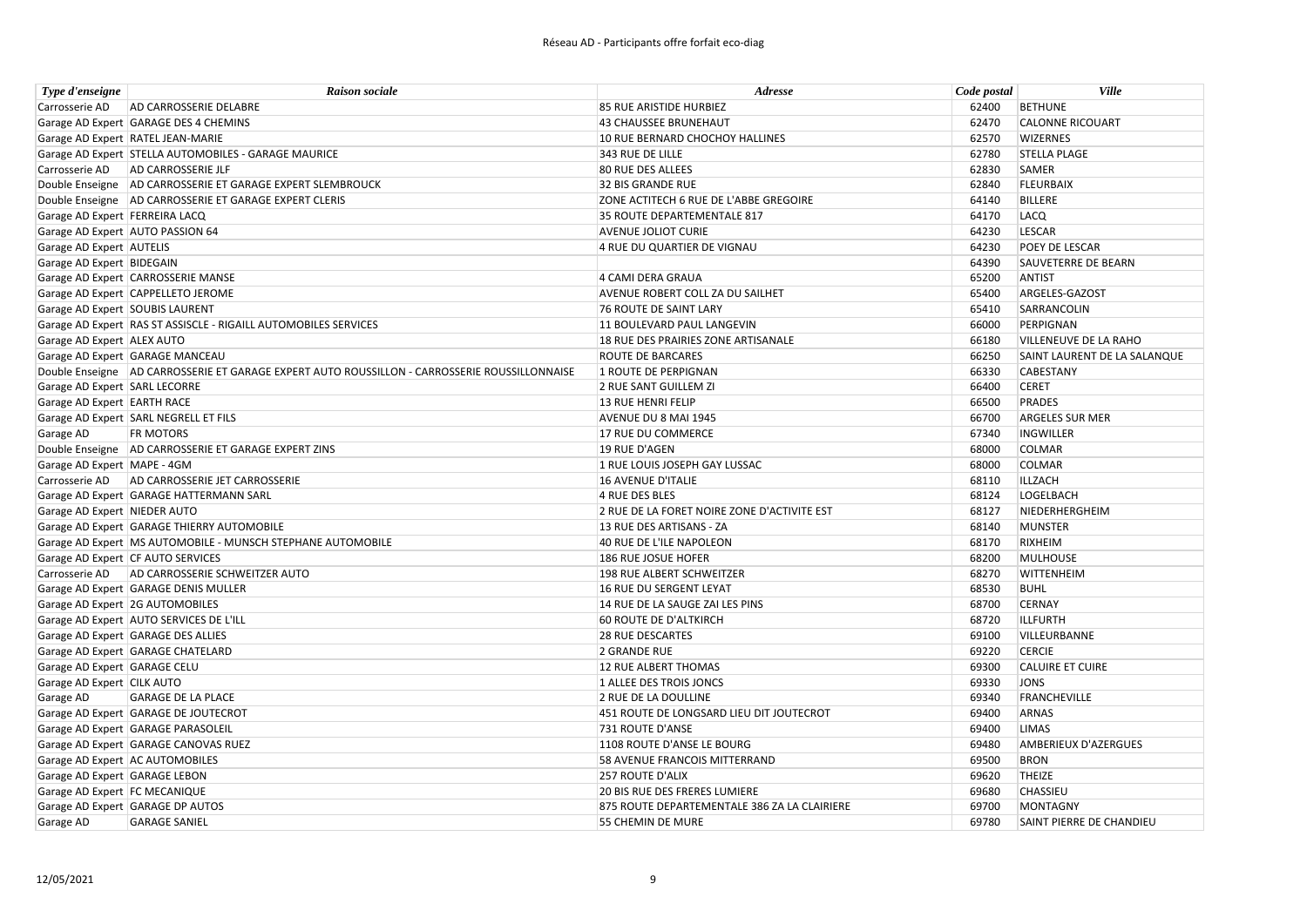| Type d'enseigne               | <b>Raison sociale</b>                                                      | Adresse                                           | Code postal | <b>Ville</b>                    |
|-------------------------------|----------------------------------------------------------------------------|---------------------------------------------------|-------------|---------------------------------|
|                               | Garage AD Expert GARAGE F COTILLON                                         | ROUTE DE CHENAS                                   | 69820       | <b>FLEURIE</b>                  |
|                               | Garage AD Expert BV AUTOMOBILES                                            | ROUTE NATIONALE 6 LE POIRIER                      | 69830       | <b>ST GEORGES DE RENEINS</b>    |
| Garage AD Expert AUTO TECHNIC |                                                                            | <b>ZI DES GIRANAUX</b>                            | 70100       | <b>ARC LES GRAY</b>             |
|                               | Double Enseigne   AD CARROSSERIE ET GARAGE EXPERT PESMES AUTOMOBILES       | 11 ROUTE DE BROYE LES PESMES ZONE ARTISANALE      | 70140       | <b>PESMES</b>                   |
|                               | Garage AD Expert GRAND GARAGE TABAKIAN                                     | 19 RUE DE LYON                                    | 71000       | MACON                           |
|                               | Garage AD Expert GARAGE PASCAULT                                           | ZONE INDUSTRIELLE CHAMP DU VILLAGE                | 71120       | <b>CHAROLLES</b>                |
| Garage AD Expert GARAGE ROTAT |                                                                            | LE VESVRE OUEST                                   | 71160       | <b>RIGNY SUR ARROUX</b>         |
|                               | Double Enseigne   AD CARROSSERIE ET GARAGE EXPERT BESSEYRE                 | ZONE ARTISANALE DU CHEMIN FERRE ALLEE DU CARROUGE | 71240       | <b>SENNECEY LE GRAND</b>        |
| Garage AD Expert GARAGE MARRA |                                                                            | RN <sub>6</sub>                                   | 71260       | <b>SAINT ALBAIN</b>             |
|                               | Garage AD Expert CARROSSERIE REBOUILLAT                                    | <b>87 ROUTE DE CHALON</b>                         | 71270       | PIERRE DE BRESSE                |
|                               | Garage AD Expert GARAGE DE LA MULATIERE                                    | LA MULATIERE                                      | 71290       | L'ABERGEMENT DE CUISERY         |
| Garage AD                     | <b>GARAGE DE LA MULATIERE</b>                                              | 889 - 902 RUE SAINT JEAN                          | 71290       | SIMANDRE                        |
|                               | Garage AD Expert GARAGE DU GUIDE - STATION DU GUIDE - SARL GUILLET-LISTRAT | 5 RUE DE LA COUDRAIE                              | 71300       | MONTCEAU LES MINES              |
|                               | Garage AD Expert GARAGE DU CENTRE                                          | <b>6 ROUTE DE LOUHANS</b>                         | 71370       | SAINT GERMAIN DU PLAIN          |
|                               | Garage AD Expert BUXY AUTOMOBILES                                          | 1 RUE DES CORDIERS                                | 71390       | <b>BUXY</b>                     |
|                               | Garage AD Expert CENTRE ELECTRO DIESEL AUTUNOIS                            | <b>26 RUE DE PARIS</b>                            | 71400       | <b>AUTUN</b>                    |
|                               | Garage AD Expert WALTER AUTOMOBILES                                        | ZA DE BLETTRYS 16 RUE ANDRE MARIE AMPERE          | 71530       | <b>CHAMPFORGEUIL</b>            |
| Carrosserie AD                | AD CARROSSERIE DESPREY AUTOMOBILES                                         | <b>ZA LA TUILERIE</b>                             | 71640       | <b>DRACY LE FORT</b>            |
|                               | Garage AD Expert GARAGE DU CENTRE                                          | <b>ZONE ARTISANALE</b>                            | 71640       | <b>GIVRY</b>                    |
|                               | Garage AD Expert AUTOMOBILE CENTER - SARL TONY ESNAULT                     | 39 RUE BARA                                       | 72100       | LE MANS                         |
|                               | Garage AD Expert AUTOMOBILES DES MAILLETS                                  | 11 RUE DES FRENES ZAC LES POINTES                 | 72190       | <b>SARGE LES LE MANS</b>        |
|                               | Garage AD Expert GARAGE LANCELEUR SARL                                     | LA PETITE MAISON                                  | 72200       | <b>BAZOUGES CRE SUR LE LOIR</b> |
|                               | Garage AD Expert GARAGE FONTAINE (72)                                      | ZA - ROUTE DE PARCE                               | 72270       | <b>MALICORNE</b>                |
|                               | Garage AD Expert GARAGE GAIGNARD                                           | <b>22 RUE DE LA LIBERATION</b>                    | 72300       | PARCE SUR SARTHE                |
| Garage AD Expert SARL DOITEAU |                                                                            | LA VEAUJURE                                       | 72400       | <b>CORMES</b>                   |
|                               | Garage AD Expert CHAUFOUR AUTOMOBILES                                      | LA GROIE - RD 357                                 | 72550       | <b>CHAUFOUR NOTRE DAME</b>      |
|                               | Garage AD Expert GARAGE DE LA MADELEINE                                    | 33 RUE ALBERT EINSTEIN                            | 72650       | LA CHAPELLE SAINT AUBIN         |
| Garage AD Expert BFM AUTO     |                                                                            | 640 BOULEVARD LEPIC                               | 73100       | <b>AIX LES BAINS</b>            |
|                               | Double Enseigne   AD CARROSSERIE ET GARAGE EXPERT DU ROND POINT (73)       | 250 RUE DE LA PLANCHETTE                          | 73260       | AIGUEBLANCHE                    |
|                               | Garage AD Expert GARAGE COLLOUD                                            | 260 ROUTE DU COL DES ARCES                        | 74470       | LULLIN                          |
|                               | Garage AD Expert GARAGE D'ARENTHON                                         | 825 ROUTE DE REIGNIER                             | 74800       | <b>ARENTHON</b>                 |
|                               | Garage AD Expert GARAGE DES FRERES FLAVIEN - ELECTRICITE AUTO FLAVIEN      | 53 RUE DES FRERES FLAVIEN                         | 75020       | <b>PARIS</b>                    |
|                               | Garage AD Expert GARAGE LE COMPTE                                          | 8 RUE ALBERT SOREL                                | 76000       | <b>ROUEN</b>                    |
|                               | Garage AD Expert CENTRAL GARAGE - SARL NICOLAS AUTOMOBILE                  | <b>88 RUE DE CONSTANTINE</b>                      | 76000       | <b>ROUEN</b>                    |
|                               | Double Enseigne   AD CARROSSERIE ET GARAGE EXPERT PROUET FILS              | 5001 AVENUE DE LA CLAIRETTE                       | 76250       | <b>DEVILLE LES ROUEN</b>        |
|                               | Garage AD Expert GARAGE MONTVILLAIS - LALLEMAND L&A                        | 82 RUE ANDRE MARTIN                               | 76710       | MONTVILLE                       |
|                               | Garage AD Expert APM AUTOMOBILES                                           | 32 RUE ALEXANDRE VOLTA ZONE NORD                  | 77100       | <b>MEAUX</b>                    |
| Garage AD Expert GARAGE THUIN |                                                                            | 1 RUE DU SAULT DU LIEVRE                          | 77130       | MONTEREAU FAULT YONNE           |
| Garage AD Expert IDEAS AUTO   |                                                                            | 5 AVENUE DE LA VOULZIE                            | 77160       | <b>PROVINS</b>                  |
|                               | Garage AD Expert   TIM AUTOMOBILES                                         | 22 RUE DE PARIS 1A ROUTE DEPARTEMENTALE 401       | 77230       | <b>LONGPERRIER</b>              |
| Garage AD                     | SPEEDAUTO - GARAGE AUTOBLEAU                                               | 61 BIS RUE ARISTIDE BRIAND                        | 77300       | FONTAINEBLEAU                   |
|                               | Garage AD Expert SARL ATELIER 168                                          | 1 RUE LOUIS ARMAND                                | 77330       | <b>OZOIR LA FERRIERE</b>        |
| Garage AD Expert SOBRINO AUTO |                                                                            | 1 RUE SAINT CLAUDE                                | 77340       | PONTAULT COMBAULT               |
| Carrosserie AD                | AD CARROSSERIE GM AUTO                                                     | <b>20 RUE LOUIS MARTIN</b>                        | 77400       | <b>THORIGNY SUR MARNE</b>       |
| Garage AD                     | <b>RELAIS DE LA ROSEE</b>                                                  | STATION TOTAL - CD 212                            | 77410       | <b>CLAYE SOUILLY CEDEX</b>      |
| Garage AD                     | <b>GARAGE CARROSSERIE BOUTET</b>                                           | <b>ROUTE DE CHELLES</b>                           | 77410       | <b>CLAYE SOUILLY</b>            |
|                               | Double Enseigne AD CARROSSERIE ET GARAGE EXPERT TEAM DEBOSS 77             | 12 AVENUE DE REBAIS                               | 77510       | <b>BELLOT</b>                   |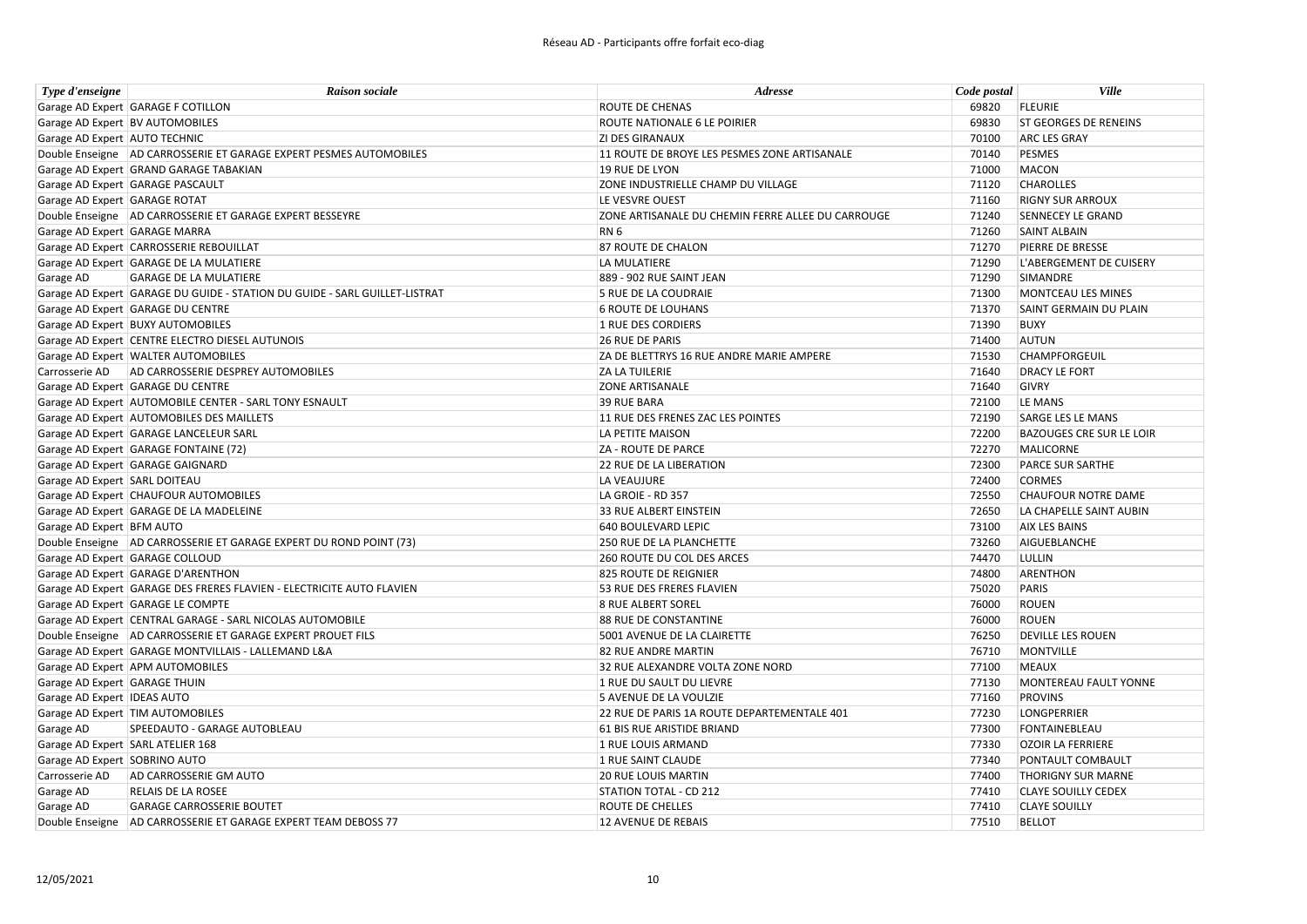| Type d'enseigne                | <b>Raison sociale</b>                                                             | Adresse                                          | Code postal | <b>Ville</b>               |
|--------------------------------|-----------------------------------------------------------------------------------|--------------------------------------------------|-------------|----------------------------|
| Garage AD Expert CAR SERVICES  |                                                                                   | 19 AVENUE GRAHAM BELL                            | 77600       | <b>BUSSY SAINT GEORGES</b> |
| Garage AD Expert BELAUTO       |                                                                                   | ZA 18 RUE DES TROIS SAULES                       | 77930       | SAINT SAUVEUR SUR ECOLE    |
|                                | Garage AD Expert PHILIPPE BORAK AUTOMOBILES - PB AUTOMOBILES                      | 1 RUE SAINT NICOLAS                              | 77950       | <b>RUBELLES</b>            |
| Garage AD Expert GARAGE EIFFEL |                                                                                   | 14 RUE GUSTAVE EIFFEL                            | 78120       | <b>RAMBOUILLET</b>         |
|                                | Carrosserie AD AD CARROSSERIE CLP AUTO                                            | 9 RUE DES CHEVRETTES                             | 78250       | <b>HARDRICOURT</b>         |
|                                | Double Enseigne AD CARROSSERIE ET GARAGE EXPERT DE LA RATELLE                     | 14 CHEMIN DE LA RATELLE                          | 78330       | <b>FONTENAY LE FLEURY</b>  |
|                                | Garage AD Expert DREAM AUTOMOBILES                                                | 51 RUE DE LA GARE                                | 78370       | <b>PLAISIR</b>             |
| Garage AD Expert AMG GARAGE    |                                                                                   | 3 RUE PAUL DOUMER                                | 78510       | <b>TRIEL SUR SEINE</b>     |
| Garage AD Expert AD FORTIA     |                                                                                   | 7 - 9 RUE DE L'OUEST                             | 78711       | MANTES LA VILLE            |
|                                | Garage AD Expert BRIFFAUD PATRICK SARL                                            | 1 RUE BERTIN                                     | 79160       | <b>SAINT POMPAIN</b>       |
|                                | Carrosserie AD   AD CARROSSERIE VITRAGE POLITO                                    | 31 RUE DU BOURG BELAIS                           | 79200       | PARTHENAY                  |
|                                | Garage AD Expert GARAGE DU LITTORAL                                               | <b>ROUTE D'ABBEVILLE</b>                         | 80120       | <b>RUE</b>                 |
|                                | Garage AD Expert GARAGE DU PONTHIEU                                               | <b>44 ROUTE D'ABBEVILLE</b>                      | 80150       | LE BOISLE                  |
| Garage AD                      | <b>SASU GARAGE LENGLET</b>                                                        | <b>27 BIS RUE DU MONUMENT</b>                    | 80340       | PROYART                    |
|                                | Garage AD Expert MATHIEU FRED AUTO                                                | <b>7 RUE DE VERBIAL</b>                          | 81000       | ALBI                       |
|                                | Double Enseigne   AD CARROSSERIE ET GARAGE EXPERT DIOGO                           | <b>80 RUE AMPERE</b>                             | 81000       | ALBI                       |
|                                | Garage AD Expert FRED AUTO MOBILE                                                 | 96 ROUTE DE CORDES                               | 81000       | ALBI                       |
|                                | Carrosserie AD AD CARROSSERIE FRED AUTO CARROSSERIE                               | 96 ROUTE DE CORDES                               | 81000       | ALBI                       |
|                                | Garage AD Expert AUTOMOBILE CASTRAISE                                             | 162 AVENUE DE LAUTREC                            | 81100       | <b>CASTRES</b>             |
| Garage AD                      | <b>CR AUTOMOBILE</b>                                                              | 143 AVENUE CHARLES DE GAULLE                     | 81100       | <b>CASTRES</b>             |
|                                | Garage AD Expert SARL GARAGE LOPES ET FILS                                        | 16 ROUTE DE GRAULHET                             | 81120       | <b>REALMONT</b>            |
|                                | Garage AD Expert AUSSILLON AUTOMOBILE                                             | <b>BOULEVARD DU THORE</b>                        | 81200       | <b>AUSSILLON</b>           |
|                                | Garage AD Expert GARAGE ALIBERT JOEL                                              | ZA LE DOLMEN 2 RUE ISAAC NEWTON                  | 81250       | ALBAN                      |
|                                | Carrosserie AD AD CARROSSERIE CHRISTIAN PELEGRY                                   | 72 BOULEVARD DE GENEVE                           | 81300       | <b>GRAULHET</b>            |
|                                | Garage AD Expert GARAGE ROC AUTO                                                  | ZI DES TERRES NOIRES 3 IMPASSE DES TERRES NOIRES | 81370       | <b>SAINT SULPICE</b>       |
|                                | Garage AD Expert CASTRO & KHARROU                                                 | 97 AVENUE ALBERT THOMAS                          | 81400       | <b>CARMAUX</b>             |
|                                | Garage AD Expert ALBAREDE ROLAND SARL                                             | 5 RUE DU JEU DE MAIL                             | 81500       | LAVAUR                     |
|                                | Carrosserie AD AD CARROSSERIE SAUVAGE - LEGAL                                     | 61 IMPASSE LE BOSQUET LIEU DIT PLAINE DE BORIES  | 81500       | LAVAUR                     |
|                                | Double Enseigne   AD CARROSSERIE ET GARAGE EXPERT LOPES                           | ZAC DE ROUMAGNAC 9 RUE DES PYRENEES              | 81600       | <b>GAILLAC</b>             |
|                                | Garage AD Expert CARROSSERIE MOLETTA OBRADO                                       | 856 AVENUE DU PASTEUR LAFON                      | 82000       | <b>MONTAUBAN</b>           |
|                                | Carrosserie AD AD CARROSSERIE COULON                                              | 270 avenue de Toulouse                           | 82000       | <b>MONTAUBAN</b>           |
|                                | Garage AD Expert MTC AUTOMOBILE                                                   | 3570 ROUTE DU NORD                               | 82000       | MONTAUBAN                  |
|                                | Garage AD Expert SARL LAFRANCAISE AUTOMOBILES                                     | ZA LE RIVAL                                      | 82130       | LAFRANCAISE                |
| Carrosserie AD                 | AD CARROSSERIE VIDAL                                                              | <b>28 AVENUE DOCTEUR OLIVE</b>                   | 82300       | <b>CAUSSADE</b>            |
| Garage AD                      | <b>VIDAL SARL</b>                                                                 | ROUTE DES SEPTFONDS - LA BIASSE                  | 82300       | <b>MONTEILS</b>            |
|                                | Double Enseigne AD CARROSSERIE ET GARAGE EXPERT EURL CAT                          | 34 AVENUE DU MIDI                                | 82400       | <b>GOLFECH</b>             |
| Garage AD Expert LUD AUTO      |                                                                                   | <b>ZA LES BRUGUES</b>                            | 82410       | SAINT ETIENNE DE TULMONT   |
| Garage AD Expert ETS GIRAULT   |                                                                                   | 3 BIS RUE REGIMBAUD                              | 83100       | <b>TOULON</b>              |
|                                | Double Enseigne AD CARROSSERIE ET GARAGE EXPERT GARAGE DU NORD - AUTO HAMON DAVID | 632 AVENUE DU COLONEL PICOT                      | 83100       | <b>TOULON</b>              |
|                                | Double Enseigne   AD CARROSSERIE ET GARAGE AD NOUVELLE BERNARDI                   | 1355 AVENUE DE DRAGUIGNAN                        | 83130       | LA GARDE                   |
|                                | Garage AD Expert ETS GUEDES ET FILS                                               | <b>ZAC LES FONTAITES</b>                         | 83136       | <b>FORCALQUEIRET</b>       |
|                                | Double Enseigne AD CARROSSERIE ET GARAGE EXPERT PASCAL                            | 550 AVENUE DU MARECHAL JUIN                      | 83140       | <b>SIX FOURS</b>           |
|                                | Double Enseigne   AD CARROSSERIE ET GARAGE EXPERT M CARROSSERIE                   | 110 RUE DES ROMARINS ZA NICOPOLIS                | 83170       | <b>BRIGNOLES</b>           |
|                                | Double Enseigne AD CARROSSERIE ET GARAGE EXPERT LES LINGOUSTES                    | ZAC LA POULASSE 8 AVENUE JEAN MONNET             | 83210       | <b>SOLLIES PONT</b>        |
|                                | Garage AD Expert GARAGE AUTO QUAD PASSION                                         | 391 AVENUE DU DOCTEUR ALFRED HENRY               | 83250       | LA LONDE LES MAURES        |
| Garage AD                      | <b>STAR AUTO</b>                                                                  | 612 AVENUE DU GENERAL DE GAULLE                  | 83300       | <b>DRAGUIGNAN</b>          |
|                                | Double Enseigne AD CARROSSERIE ET GARAGE EXPERT SM AUTO                           | 87 RUE PHILIMON LAUGIER ZI ST MARTIN             | 83400       | <b>HYERES</b>              |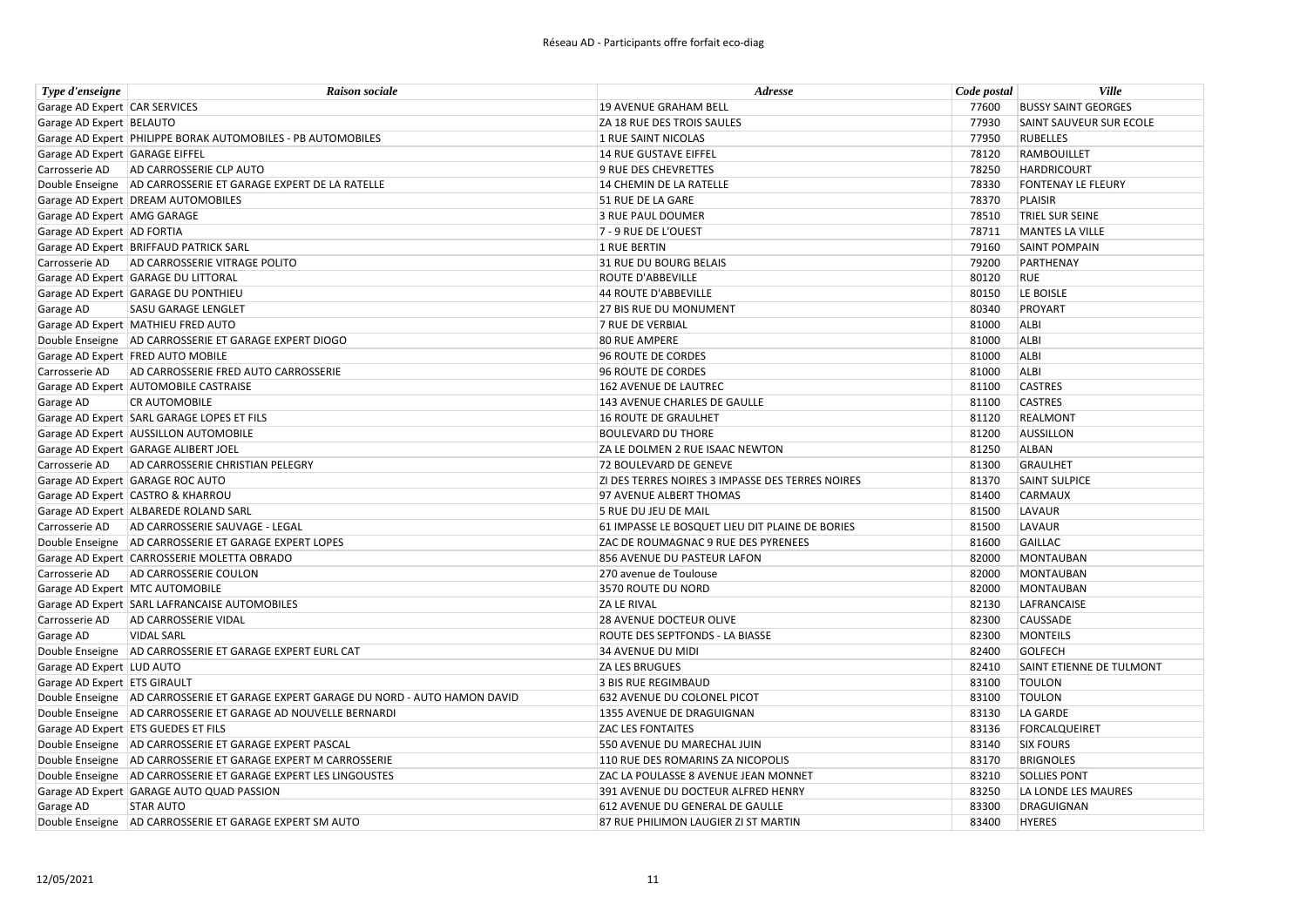| Type d'enseigne                 | <b>Raison sociale</b>                                                | Adresse                                        | Code postal | <b>Ville</b>                  |
|---------------------------------|----------------------------------------------------------------------|------------------------------------------------|-------------|-------------------------------|
|                                 | Garage AD Expert REP CARS SERVICES                                   | 59 RUE NICEPHORE NIEPCE ZA DU PALYVESTRE       | 83400       | <b>HYERES</b>                 |
|                                 | Garage AD Expert GARAGE SEREUL PERE ET FILS - CARROSSERIE CROISIENNE | 14 ZA DU GOURBENET                             | 83420       | LA CROIX VALMER               |
|                                 | Garage AD Expert GARAGE DE L'ARENA                                   | <b>ZAC DES GARILLANS</b>                       | 83520       | <b>ROQUEBRUNE SUR ARGENS</b>  |
| Garage AD Expert GARAGE MAION   |                                                                      | 282 RUE RUDOLPH DIESEL ZI LA PALUD             | 83600       | <b>FREJUS</b>                 |
|                                 | Double Enseigne   AD CARROSSERIE ET GARAGE EXPERT BRIZARD            | 1531 ROUTE DE DRAGUIGNAN QUARTIER SAINT ROMAIN | 83690       | SALERNES                      |
|                                 | Garage AD Expert GARAGE DES ORMEAUX                                  | 11 ROUTE DE LA VERRIE                          | 85130       | SAINT AUBIN DES ORMEAUX       |
|                                 | Garage AD Expert SAINTE FLAIVE AUTO                                  | 19 RUE DE LA MAIRIE                            | 85150       | <b>STE FLAIVE DES LOUPS</b>   |
|                                 | Garage AD Expert GARAGE PIVETEAU GRELLIER                            | 1 RUE AMPERE ZONE CROIX DES CHAUMES 2          | 85170       | LE POIRE SUR VIE              |
|                                 | Garage AD Expert GARAGE RIVALIN ETIENNE                              | 7 RUE DU STADE                                 | 85190       | <b>BEAULIEU SOUS LA ROCHE</b> |
| Garage AD Expert GARAGE GILBERT |                                                                      | 11 BIS RUE DES SABLES                          | 85220       | LANDEVIEILLE                  |
|                                 | Garage AD Expert AUTO BATEAU VENDEEN - GARAGE MODERNE                | <b>39 RUE DU PORT</b>                          | 85230       | <b>BEAUVOIR SUR MER</b>       |
|                                 | Garage AD Expert GARAGE DE L OCEAN - GARAGE LOIC BURGAUD             | 1 PLACE DU MARCHE                              | 85270       | SAINT HILAIRE DE RIEZ         |
|                                 | Garage AD Expert BL AUTOMOBILES                                      | PARC D'ACTIVITES DE PONT HABERT                | 85300       | <b>CHALLANS</b>               |
|                                 | Double Enseigne AD CARROSSERIE ET GARAGE EXPERT DU MOULIN ROUGE      | 31 RUE DU MOULIN ROUGE                         | 85310       | LA CHAIZE LE VICOMTE          |
|                                 | Garage AD Expert GARAGE ORSONNEAU                                    | 2 RUE DE LA LAITERIE                           | 85310       | <b>NESMY</b>                  |
| Garage AD Expert CAR IMPACT     |                                                                      | 3 ALLEE TITOUAN LAMAZOU ZONE ACTILONNE         | 85340       | <b>OLONNE SUR MER</b>         |
|                                 | Garage AD Expert GARAGE DE LA GRIERE                                 | <b>64B BOULEVARD DES VENDEENS</b>              | 85360       | LA TRANCHE SUR MER            |
|                                 | Garage AD Expert SARL AUGRINET AUTOMOBILES                           | RUE DE L'ANCIENNE GARE ZA LES HAUTES PELEES    | 85580       | TRIAIZE                       |
|                                 | Garage AD Expert GARAGE MIGNET SARL                                  | 53 RUE DU FAUBOURG ST THOMAS                   | 85710       | LA GARNACHE                   |
| Garage AD Expert GARAGE VENIEN  |                                                                      | 17 ROUTE DE CHAUVIGNY                          | 86300       | LEIGNES SUR FONTAINE          |
| Carrosserie AD                  | AD CARROSSERIE GARAGE VERGER ET ASSOCIES                             | <b>23 BIS ROUTE DU LANDOU</b>                  | 87270       | <b>COUZEIX</b>                |
| Garage AD Expert AUTOTECHNIK    |                                                                      | 8 RUE JEAN-CLAUDE SOMMIER                      | 88100       | <b>SAINT DIE</b>              |
| Garage AD Expert CJ AUTO MECA   |                                                                      | <b>6 RUE BOULAY</b>                            | 88190       | <b>GOLBEY</b>                 |
| Garage AD Expert A à Z AUTOS    |                                                                      | 15 RUE DU GENERAL LECLERC                      | 88200       | REMIREMONT                    |
|                                 | Garage AD Expert GARAGE HOUILLON                                     | 7 AVENUE DU LIEUTENANT COLONEL CHAVANE         | 88240       | <b>BAINS LES BAINS</b>        |
|                                 | Garage AD Expert GARAGE FJC GARAGE DE L'ABBAYE                       | 1 BIS RUE DE L'ABBAYE                          | 88700       | <b>AUTREY</b>                 |
| Garage AD Expert CAMAF          |                                                                      | 33 AVENUE CHARLES DE GAULLE                    | 89000       | <b>AUXERRE</b>                |
|                                 | Garage AD Expert AUTO TR 89 / ESPACE AUTO                            | 18 BOULEVARD DU PRESIDENT KENNEDY              | 89100       | <b>SENS</b>                   |
|                                 | Garage AD Expert GARAGE MOUTARDIER                                   | 2 ROUTE DE MONTARGIS                           | 89116       | SEPEAUX                       |
| Garage AD Expert E - GOCAR      |                                                                      | <b>6 RUE GABRIEL CORDIER</b>                   | 89400       | <b>MIGENNES</b>               |
| Carrosserie AD                  | AD CARROSSERIE AUTOSERVICE SAINT GERMAIN LES CORBEIL                 | AV DE LA POINTE RINGALE ZAC Saint Germain      | 91250       | <b>ST GERMAIN LES CORBEIL</b> |
| Garage AD Expert GARAGE DOUCET  |                                                                      | 94 AVENUE HENRI BARBUSSE                       | 91270       | <b>VIGNEUX SUR SEINE</b>      |
|                                 | Garage AD Expert AS AUTO SERVICES                                    | 3 RUE DU MESNIL                                | 91410       | <b>ROINVILLE</b>              |
| Garage AD Expert GARAGE LEROY   |                                                                      | 8 RUE DE MARLY ZA DE MARLY                     | 91410       | <b>CORBREUSE</b>              |
|                                 | Garage AD Expert IGNY CARS SERVICES                                  | 15 AVENUE JEAN JAURES                          | 91430       | <b>IGNY</b>                   |
|                                 | Double Enseigne   AD CARROSSERIE ET GARAGE EXPERT BELLEVUE LIMOURS   | 3 RUE DU 8 MAI 1945 ZONE INDUSTRIELLE          | 91470       | <b>LIMOURS</b>                |
| Garage AD                       | <b>DE MILLY</b>                                                      | 17 ROUTE DE FONTAINEBLEAU                      | 91490       | <b>MILLY LA FORET</b>         |
|                                 | Garage AD Expert GARAGE TARDY SAINT LARY                             | 13 RUE MOLIERE ZAC SAINT PIERRE                | 91520       | EGLY                          |
|                                 | Garage AD Expert GARAGE CHRISTOPHE GENET                             | 34 RUE LAVOISIER ZAC MONTVRAIN                 | 91540       | <b>MENNECY</b>                |
| Carrosserie AD                  | <b>AD CARROSSERIE BARBARAY</b>                                       | 102 AVENUE DES ROISSY HAUTS RN 191             | 91540       | <b>ORMOY</b>                  |
| Carrosserie AD                  | AD CARROSSERIE AUTO DMC                                              | 49 AVENUE DE L'ABBE SIEYES                     | 91560       | <b>CROSNE</b>                 |
| Garage AD Expert SRAMA          |                                                                      | LA TUILERIE                                    | 91650       | <b>BREUILLET</b>              |
| Garage AD                       | DAVOT AUTO'MOBILE                                                    | 106 ROUTE DE LA FERTE ALLAIS                   | 91720       | MAISSE                        |
|                                 | Garage AD Expert GARAGE DE LA PYRAMIDE                               | 51 ROUTE NATIONALE 6                           | 91800       | <b>BRUNOY</b>                 |
| Garage AD                       | JL AUTOMOBILE                                                        | 22 RUE DU CHEVAL BART                          | 91840       | <b>SOISY SUR ECOLE</b>        |
| Garage AD                       | <b>GARAGE ROLIN - SARL MIMOUN</b>                                    | 10 TER BOULEVARD RODIN                         | 92130       | <b>ISSY LES MOULINEAUX</b>    |
| Garage AD Expert AD2R           |                                                                      | 89 BIS RUE DE LA PORTE DE TRIVAUX              | 92140       | <b>CLAMART</b>                |